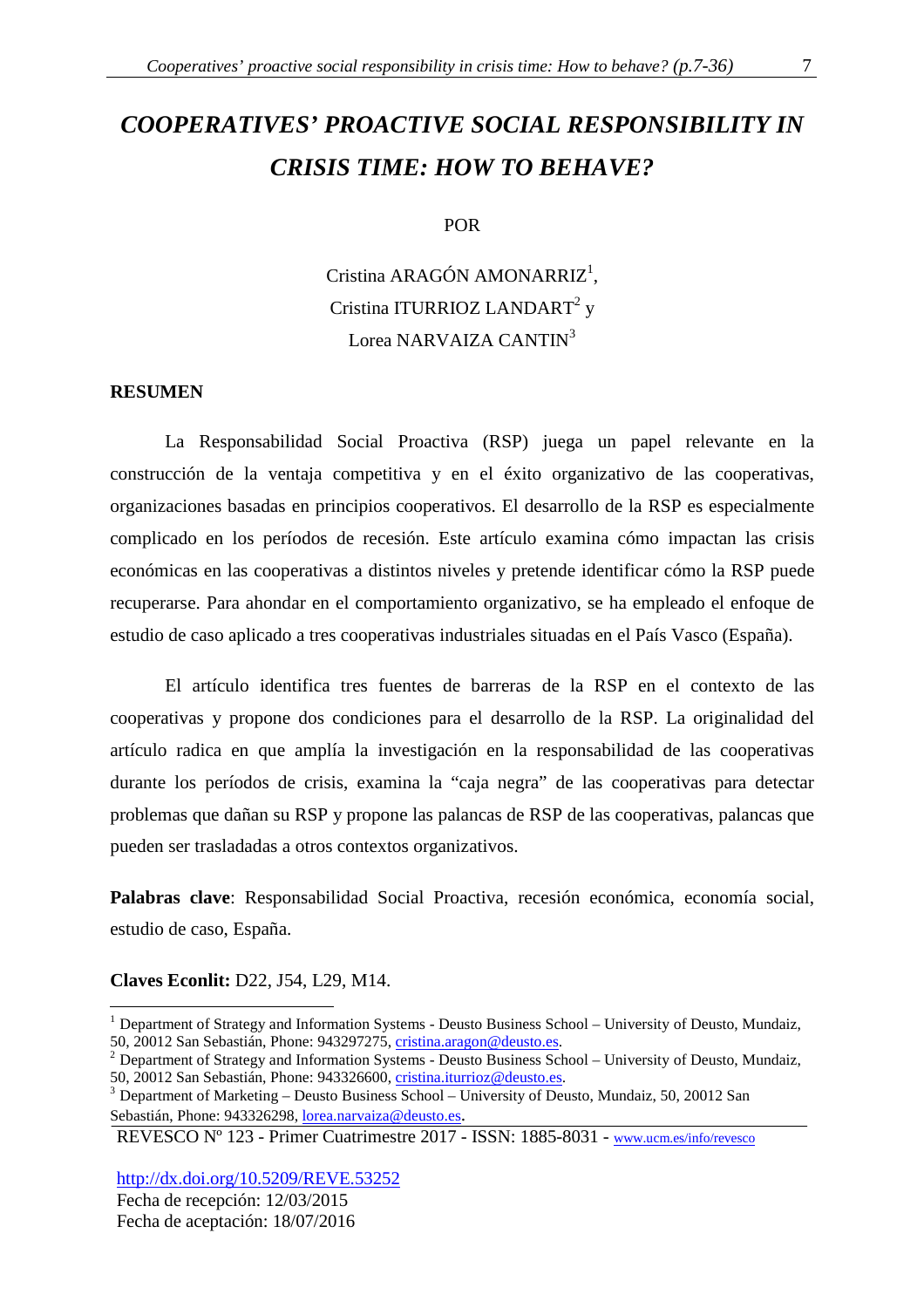## **ABSTRACT**

 Proactive Social Responsibility (PSR) plays a relevant role building competitive advantage and supporting organizational success in cooperatives. It is particularly desirable and challenging in recession periods. This paper studies how economic crisis impacts in different levels of cooperatives, and it aims to identify how PSR can be restored. In order to explore the organizational behaviour, the case study approach was selected to analyse three manufacturing cooperatives located in the Basque Country (Spain).

 The paper identifies three sources of hinders of PSR in cooperative context and it proposes two conditions to develop PSR. The originality of the paper relies on pushing the research of the organizations' responsibility face to the crisis periods, diving into the cooperatives black box to catch the problems hindering their PSR, and proposing PSR leverages in cooperatives.

**Keywords:** Proactive social responsibility, economic downturn, social economy, case study, Spain**.** 

#### **1. INTRODUCTION**

 Sustainable development is supported by three factors (economic growth and prosperity, social cohesion and equality, and environmental integrity and protection) that are threatened by the current crisis. The financial crisis, starting in 2007 in US because of the liquidity shortfall in the banking system (Taylor & Williams, 2009) impacted European market in 2008 (European Commission 2009; Aizenman, Chinna & Ito, 2010). The effects of financial downturn, such as stock indexes fall, financial institutions collapse, higher unemployment, poverty, etc. (Adamu, 2009; Giannarakis & Theotokas, 2011; Wim, 2009), are being relevant. As a result, the role of business in the current context becomes one of the main issues in the centre of the economic debate and it points out the social responsibility (SR) as a paradigm of modern business in the global economic crisis (Hristache, Paicu & Ismail, 2013; Krauss, Rūtelionė & Piligrimienė, 2010; Fernandez-Feijoo, 2009).

 Following different authors, cooperative firms contribute to the economic, social and environmental sustainable development, expanding SR as a development mean (Palomo & Valor, 2004; Belhouari, Buendía, Lapointe & Tremblay, 2005; Ceballo, 2005; Vargas & Vaca, 2005; Bel & Marin, 2008; Puentes & Velasco, 2009). However, SR is not only the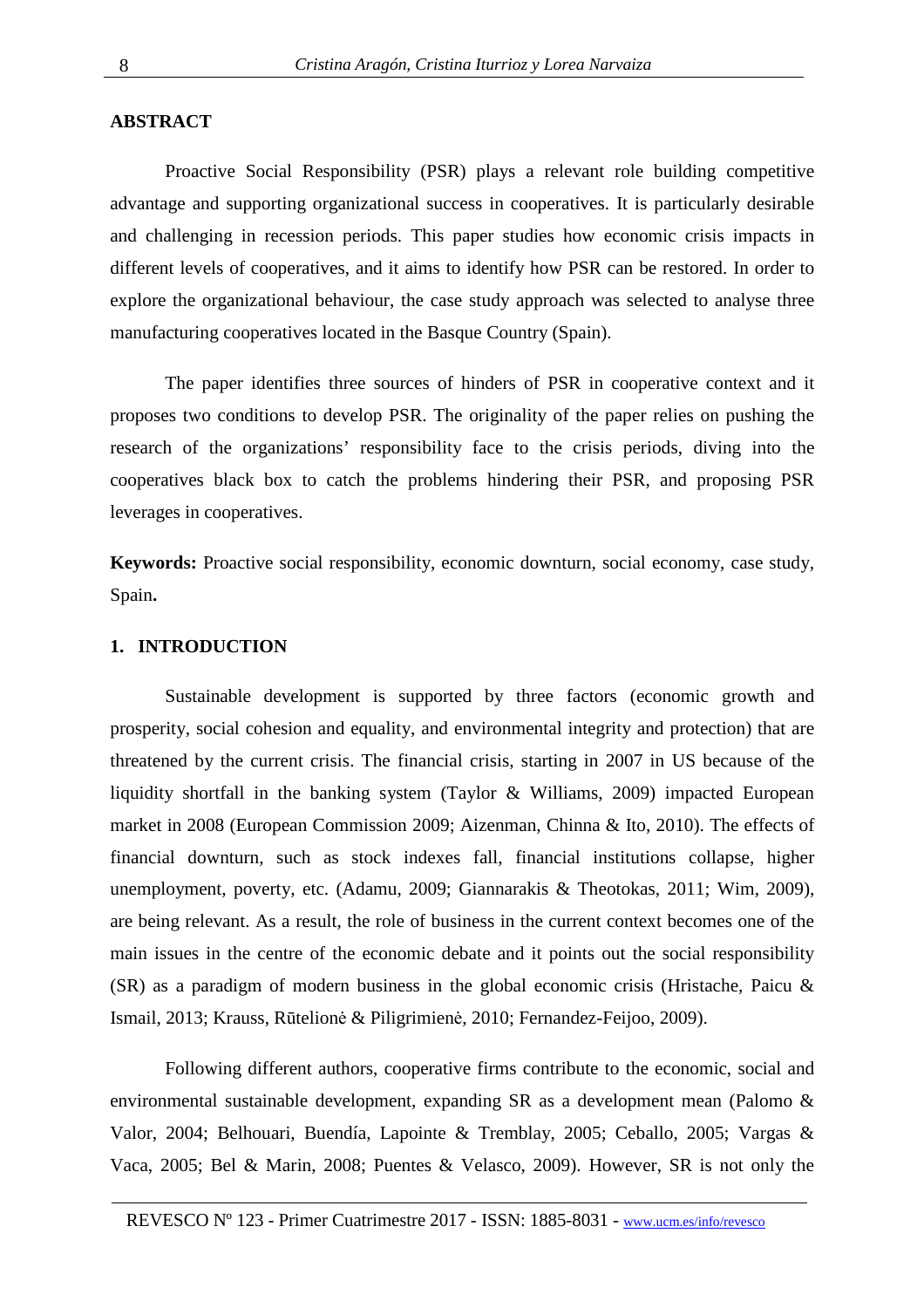consequence of the intrinsic nature of cooperative success but also the reason of cooperative competitive advantage (Server & Capo, 2009). Additionally and in the particular context of economic crisis, organizations are forced to foster the interest for creating win-win situations by intensifying relations with customers, employees and the community in contrast to relying exclusively on abstract market relations (Krauss *et al.*, 2010) and to strategically align organization's and stakeholders' interests. In fact, Arevalo and Aravind (2010) have observed that the firms that develop proactive efforts at implementing CSR increase their ability to cope with crises.

 In this context, and drawing on the long-established 'reaction–defence– accommodation–proaction' typology (Carroll 1979; Wartick and Cochran 1985; Wilson 1975), cooperatives are expected to base on their roots and develop a proactive social responsibility (PSR), in other words, to manage social responsibility issues as a competitive priority (Carroll 1979; Du et al. 2007; Groza et al. 2011; Wilson 1975) from which a competitive advantage can be derived (Benn et al. 2006; Berry and Rondinelli 1998; Klassen and Whybark 1999; Sharma and Vredenburg1998; Torugsa, O'Donohue and Hecker, 2012). In this sense, this is a suitable field to evidence how economic crisis can impact cooperative principles and to identify how PSR can be developed.

 Therefore, our aim in this paper is to evaluate how economic crisis impacts the SR foundations and how PSR remains and can be supported. In order to reach this purpose, we use the case study methodology. In particular, we analyse three manufacturing cooperatives located in Gipuzkoa a territory in the Basque Country (Spain), where there is a high concentration of cooperative societies (Itçaina, 2002). The paper contributes to the debate in three ways. First, it pushes the research of the organizations' SR face to the crisis periods; second, it dives into the cooperatives black box to catch the problems hindering their SR; and finally, it enlarges the SR literature proposing SR leverages in cooperatives.

 The following section analyses the relationship between SR and the current crisis. In Section III, the literature review presents PSR in crisis time as an appropriate SR approach in the cooperatives context. Section IV presents the problems to develop PSR in this context. In Section V, we try to identify these problems in three different case studies alongside with the conditions to overcome these problems. The sixth section concludes.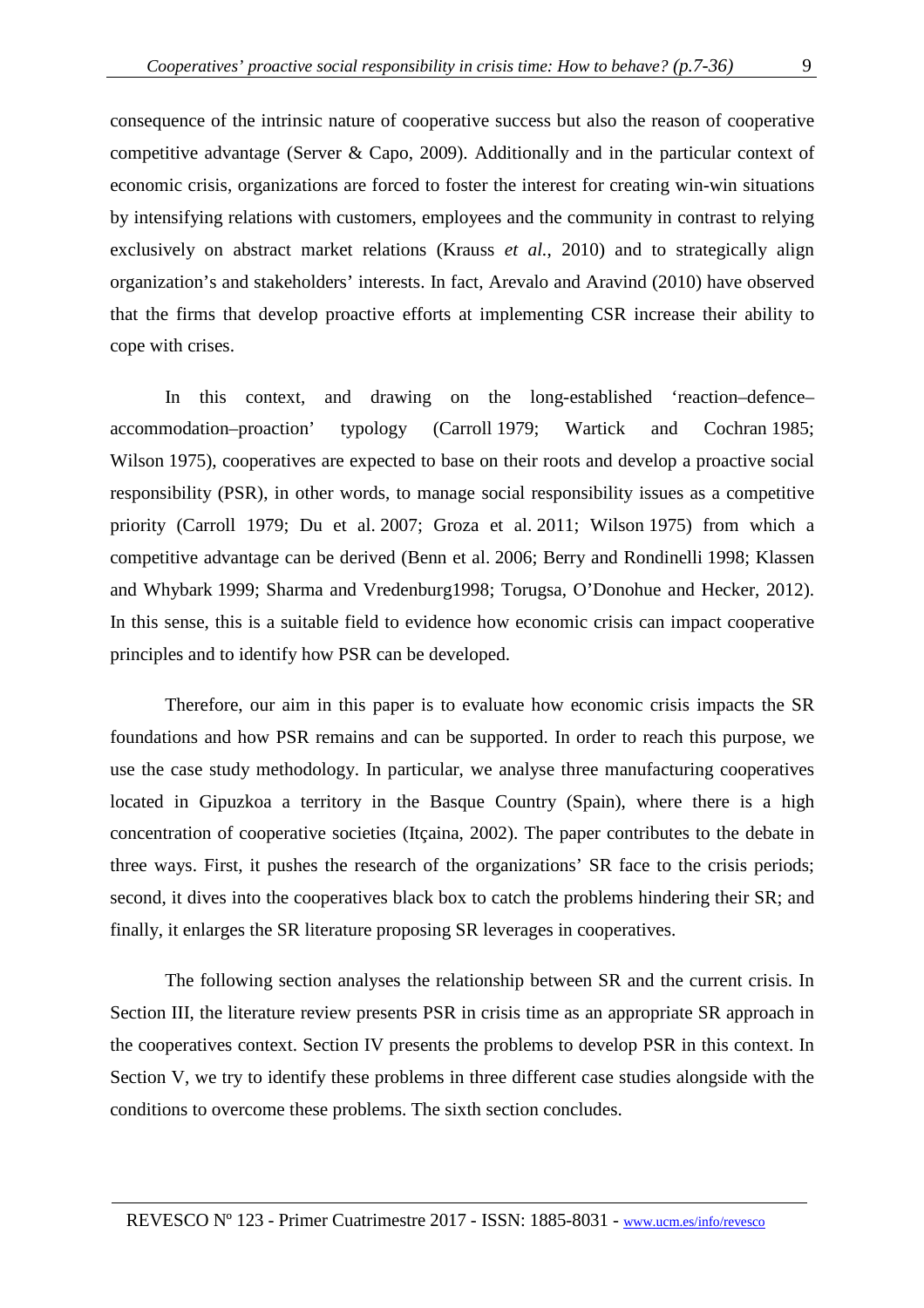## **2. ECONOMIC CRISIS AND SR**

 The prevailing economic crisis shapes the perception of companies and the general mood is rather pessimistic (Krauss *et al.*, 2010). Firm's survival is threatened and, in this critical context, the economic purposes can dominate the firm behaviour in spite of the social or environmental care. The SR implementation costs at short-term can avoid appreciate the widely recognised benefits that SR generates in the long-term (Jenkins, 2006). In this sense, some companies neglect stakeholders' demands in crises periods (Kolk & Pinkse, 2006); other, however, are socially responsible. These are probably the reasons for the lack of consistency of the literature linking economic crisis and SR.

 Njoroge (2009) analyses how the current economic crisis affects multinational companies operating in Kenya, in particular in social projects and labour standards. Data for the empirical analysis is obtained from a telephone interview survey and analysis of Covalence database. As a result, the paper concludes that the economic downturn has minimal effect on labour standards, while there is an adverse effect on funding social projects.

 Focused in the Spanish financial industry, Ruiz, De los Rios & Tirado (2009) analyse how the financial institutions respond to the financial downturn from the point of view of Corporate Social Responsibility (CSR). In order to reach this purpose, they study the relationship between these organizations and their stakeholders. The information needed has been obtained from a survey sent to a set of CSR managers at some financial institutions. The results show the evolution undergone in terms of the procedures to be followed to incorporate the expectations of stakeholders in the management of CSR. However, the crisis is not considered a threat for CSR management but a strategic tool to overcome the current situation. In this sense, these authors consider this crisis period as a maturity stage of CSR.

 Karaibrahimoglu (2010) investigates CSR performance in the pre-financial 2007, and in 2008, when crisis started in USA market. A hundred of companies are randomly selected from Fortune 500 database and their CSR performance is evaluated with twenty nine indicators obtained from annual non-financial reports. The stakeholder approach is adopted and five stakeholders are studied: employee, consumer, government, supplier and society. Results show that companies decrease CSR projects because of a financial downturn. CSR projects reduce more in the USA than in Europe and other countries.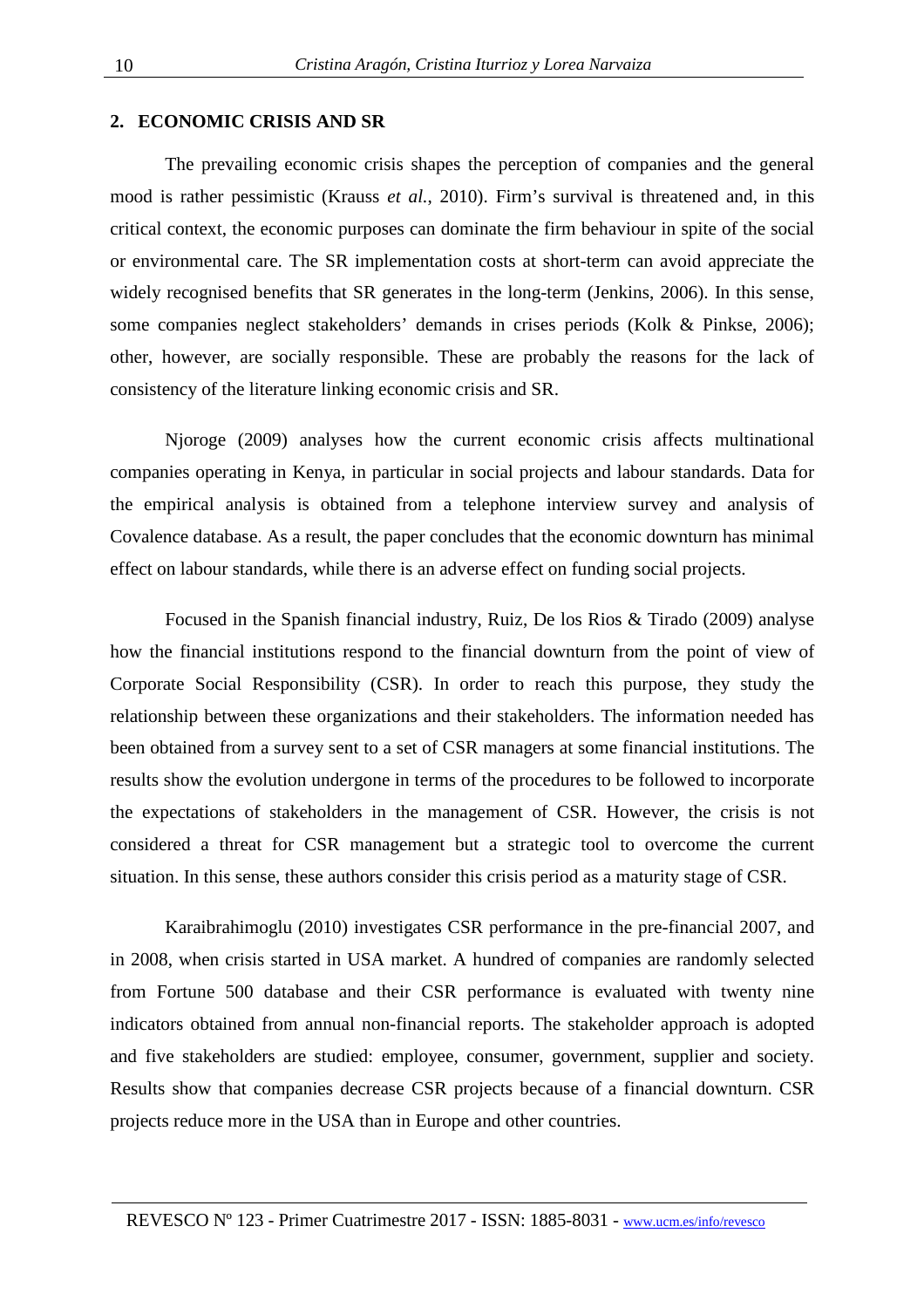In the context of the companies that implement Global Report Initiatives (GRI), Giannarakis & Theotokas (2011) aim to evaluate the effect of economic crisis in CSR. The empirical analysis was carried by 112 organizations from 2007 to 2010. Results indicate that CSR performance has increased during the current crisis except for the 2009-2010 period. Thus, the companies try to regain the lost trust in businesses.

| Authors                                                                                                             | <b>Conclusions</b> | <b>Period</b> | <b>Crisis impact in CSR</b> |
|---------------------------------------------------------------------------------------------------------------------|--------------------|---------------|-----------------------------|
| <b>Table 1.</b> Empirically tested relationship between current crisis, SR and cooperatives in<br>academic research |                    |               |                             |

| <b>Authors</b>    | <b>Conclusions</b>               | Period    | Crisis impact in CSR |
|-------------------|----------------------------------|-----------|----------------------|
| Njoroge $(2009)$  | Adverse effect on funding social |           | Negative             |
|                   | projects.                        |           |                      |
| Ruiz<br>al.<br>et | Undergone in terms of the        | 2005-2008 | Negative             |
| (2009)            | procedures to be followed to     |           |                      |
|                   | incorporate the expectations of  |           |                      |
|                   | stakeholders in the management   |           |                      |
|                   | of CSR.                          |           |                      |
| Karaibrahimoglu   | Decrease CSR projects            | 2007-2008 | Negative             |
| (2010)            |                                  |           |                      |
| Giannarakis and   | CSR performance has increased    | 2007-2010 | Positive             |
| Theotokas         | during the current crisis except |           |                      |
| (2011)            | for the $2009-2010$ period.      |           |                      |

#### *Source: Own elaboration.*

 The diverse understanding of the SR term, the different periods or geographical areas considered, the sample limitations, can be at the root of the divergent conclusions. However, other than non-methodological reasons can explain the diverse results achieved. The impact of crisis in SR can also depend on the firm attitude face to SR, which can be considered both, a threat for companies' survival because of the additional financial cost for the social initiatives, and an opportunity if it can be employed as a tool for helping firms to overcome the consequences of the crisis.

 Therefore, is SR an option for firms in crisis period? A paper, written by Hristache *et al.* (2013), considers CSR and its role as an alternative identity model for the post-crisis economy. In particular, what corporate responsible company gives to society, it is expected to be received as a 'reward' coming from the society where it operates, increasing its own revenue. Moreover, these authors state that the aimed objectives of the 'healthy' modern business are social ethics, economic efficiency and environmental protection. Therefore, the SR as a paradigm of modern business is necessary in the current global economic crisis.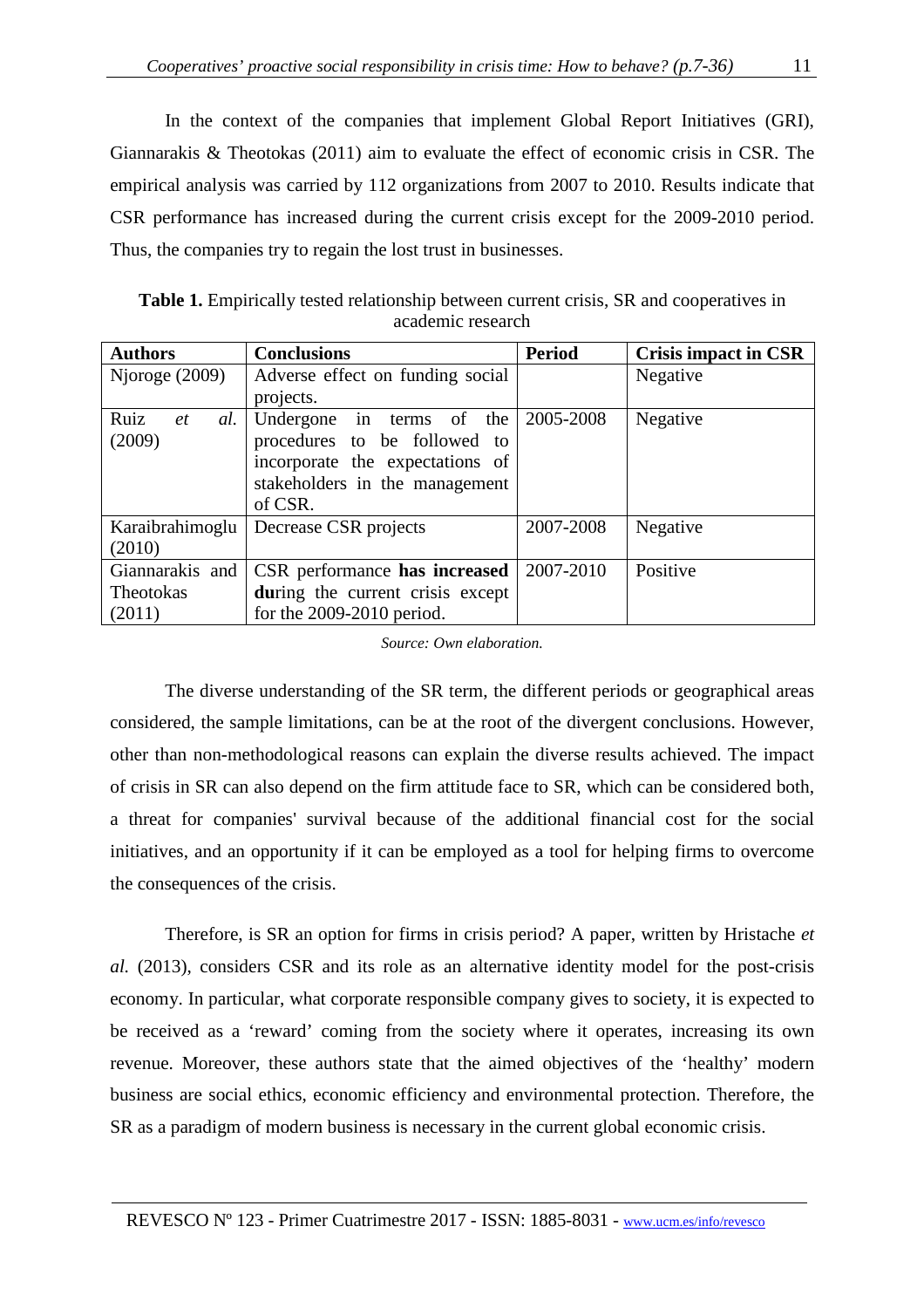In this sense, it has been proved that SR can have a protector effect in crises periods, almost for large companies (Arevalo & Aravind, 2010). These authors have found that companies that integrate United Nations Global Compact (UNGC) principles with less conformity will be more touched by the financial downturn than companies that adopt a proactive policy concerning UNGC; specifically, "if an organization's CSR efforts are integrated well into the organization's fabric, then it is more likely that these efforts would be affected more when an economic crisis strikes" (Arevalo & Aravind, 2010, p. 415). In this sense, Manubens (2009) and Krauss *et al*. (2010) claim the need of a strategic SR in order to overcome the current crisis. CSR is understood 'not as an additional burden, to be skipped in times of crisis, but a consistent and sustainable, long-term strategy, with the main resources of small and medium enterprises (SMEs), well qualified and motivated employees, good customer and community relations and a generally responsible and ethical business conduct at its centre' (Krauss *et al.,* 2010: p. 640). Miras *et al.* (2014) show that large Spanish companies continue to carry out SR actions despite the effects of the crisis on their financial health, and underline the relevant influence of shareholders, more influential than managers in these strategic decisions.

 Ducassy (2013) has studied other perspective of the relationship between SR and economic crisis, analysing if corporate social performance act as an insurance-like protection during periods of uncertainty. Findings show that there is some link since a positive relationship during the beginning of the crisis, but after a while no significant connection is found.

 In conclusion, it seems the more a company has invested, or the more it has integrated CSR into its DNA, the stronger the impacts on its CSR performance. On the contrary, organizations without such integrated CSR levels or matured stages in CSR might not be reporting the same impacts as those with higher CSR integration.

#### **3. COOPERATIVES AND SR**

According to the International Cooperative Aliance<sup>4</sup> a co-operative is '*an autonomous association of persons united voluntarily to meet their common economic, social, and cultural needs and aspirations through a jointly owned and democratically controlled enterprise*'. As cooperative development is based on their context, people and participative management

l

<sup>&</sup>lt;sup>4</sup> http://www.cdi.coop/icaprinciples.html.

REVESCO Nº 123 - Primer Cuatrimestre 2017 - ISSN: 1885-8031 - www.ucm.es/info/revesco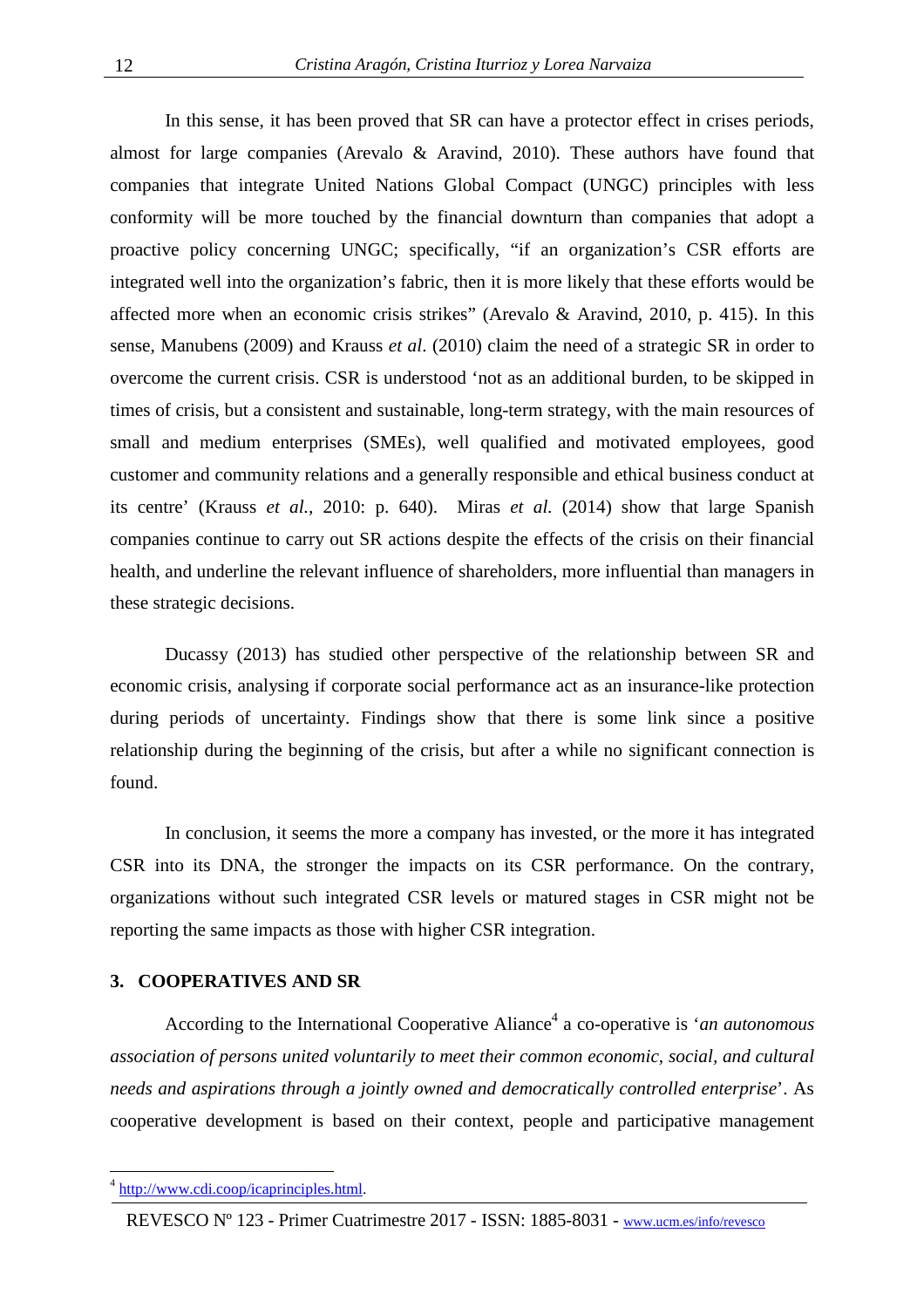engagement, they represent the SR model (Castro, 2006). SR is not only an intrinsic element of cooperative societies, but it has a relevant role building competitive advantage and supporting organizational success (Fombrun & Shanley, 1990, Marín & Rubio, 2008; Greening & Turban, 2000). Cooperative societies as social organizations have to invest their own financial resources and capabilities in the social strategy display (Barrera, 2007), boosting their reputation (Wanous, 1992). Therefore, they have a better strategic position due to their higher SR (Collado, 2006). The foundations of their socially responsible behaviour are rooted in their specific cooperative principles. Due to these principles, cooperatives are expected to be responsible towards their members and the society in general and, at the same time, economically viable (Mozas, Puentes & Bernal, 2010). Following Arcas and Briones (2009), we consider five out of the seven cooperative principles, those that better link with

SR.

| Cooperative principle               | <b>SR</b>                  |
|-------------------------------------|----------------------------|
| Voluntary and Open Membership       | Integration                |
| Democratic Member Control           | Participation              |
| Education, Training and Information | Transparency and extension |
| Co-operation among Cooperatives     | Integration                |
| Concern of Community                | Sustainability             |

**Table 2.** Cooperative principles and SR parallelism

*Source: Adapted from Arcas and Briones (2009)* 

 The conceptual link between SR and cooperatives seemed to be evident, and the first empirical studies focused in looking for the accurate measurement of social efficiency (Peixe & Protil, 2007) and of social responsible behaviour (Server & Villalonga, 2007) in this organizational context. Both researches relate economic measurement and the use of the Fund for Education and Promotion as indicators allowing capture the social issues of these organizations.

 Empirical studies about SR in the cooperative context show how SR was developed. In 2009, two papers analysed the fulfilment of the SR principles by Spanish social economy entities (Arcas & Briones, 2009; Perez, Esteban & Gargallo, 2009). Although these organizations deployed SR behaviours, some differences had been identified among the SR implementation, so the heterogeneity in the SR behaviours in these organizations was proved.

 In the same sense, trying to capture the SR implementation, Bouchon, Mihcard, Plasse & Paranque (2012) analysed French Scop. In particular, they studied how SR was developed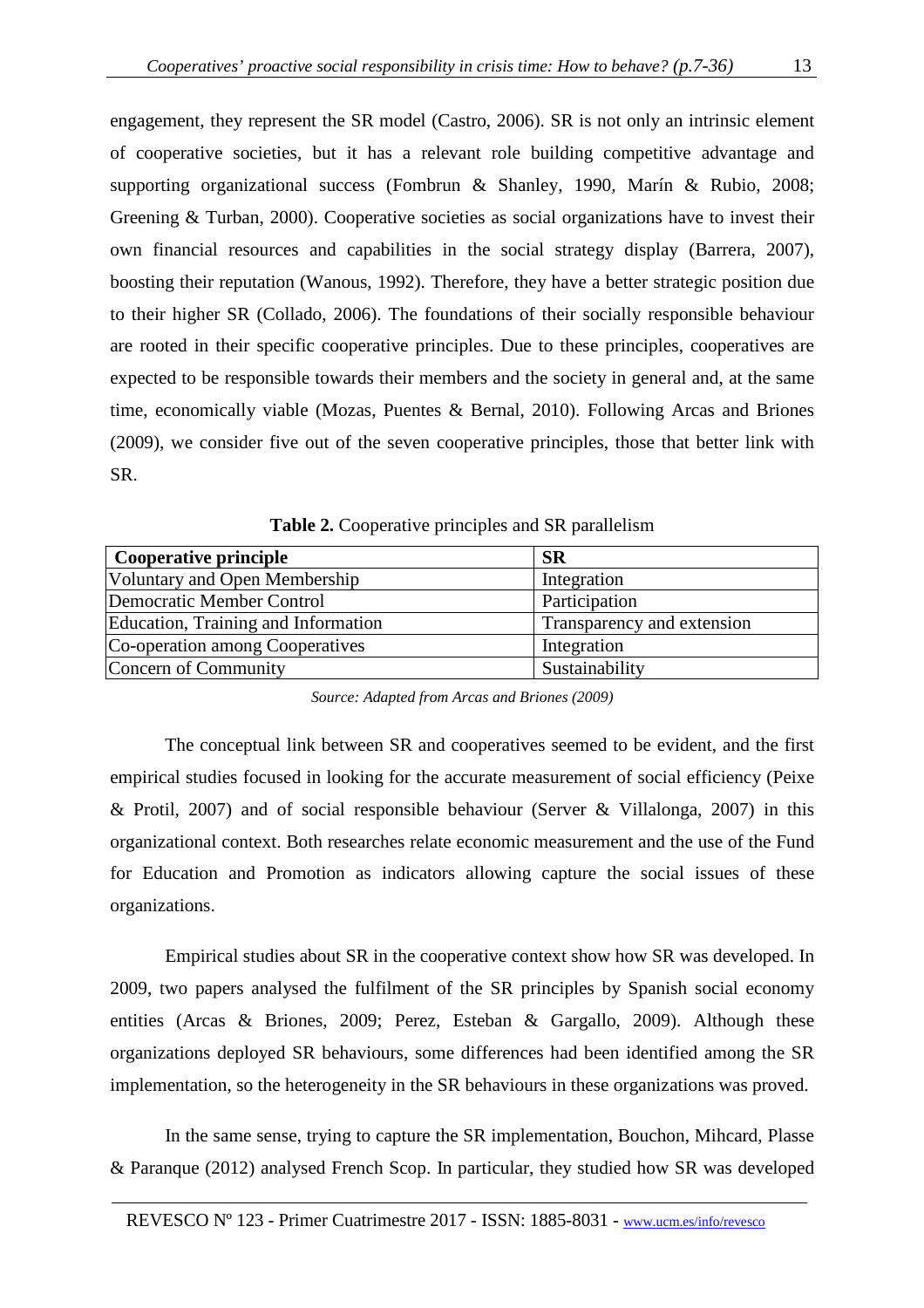in the current business activity, considering the interest of all the stakeholders. They concluded that the Scop workers seemed to be autonomous and to participate to relevant orientations of the organization, realising their real collective responsibility and that the social dialogue was a Scop principle and therefore, it was easier to include other stakeholders in the decision process.

 A more focused analysis between cooperative members' loyalty and SR was developed by Cherubim & Moura (2012) in the Brazilian cooperative context, finding no significant effect between SR and member's loyalty.

| <b>Authors</b>      | <b>Purpose</b>                         | <b>Results</b>                                                                            |
|---------------------|----------------------------------------|-------------------------------------------------------------------------------------------|
| Cherubim and        | of<br>Relationship<br>between number   | Special purpose reserves employ<br>for                                                    |
| <b>Moura</b> (2012) | associates<br>conducting<br>the        | educational<br>technical,<br>and<br>social                                                |
|                     | cooperative (member's loyalty)<br>and  | assistance programs and spending on                                                       |
|                     | cooperative's SR.                      | education and the environment have no                                                     |
|                     |                                        | significant effect on the loyalty of the                                                  |
|                     |                                        | cooperative's members.                                                                    |
|                     |                                        | The members' loyalty increases if the                                                     |
|                     |                                        | cooperative has a greater capacity to                                                     |
|                     |                                        | provide services and generate higher                                                      |
|                     |                                        | returns for them.                                                                         |
| Bouchon<br>et       | Analyses how SR is developed in the    | The Scop worker seems to be autonomous                                                    |
| <i>al.</i> (2012)   | current business activity, besides the | and to participate in relevant orientations                                               |
|                     | government, considering the interest   | of the organization, realising his/her real                                               |
|                     | of all the stakeholders.               | collective responsibility. His individual                                                 |
|                     |                                        | and collective interests are aligned by the<br>auto regulation and the initiation system. |
|                     |                                        | The social dialogue is a Scop principle                                                   |
|                     |                                        | and therefore, is easier to include other                                                 |
|                     |                                        | stakeholders in the decision process.                                                     |
| al.<br>Perez<br>et  | Relationship<br>between<br>the         | The results highlight the different results                                               |
| (2009)              | engagement in economic and social      | obtained according to the form of                                                         |
|                     | issues and the level of fulfilment of  | participation and the groups of interest                                                  |
|                     | these issues by the cooperatives.      | involved.                                                                                 |
| and<br>Arcas        | To what extent cooperatives are        | The result of these authors proves that the                                               |
| <b>Briones</b>      | adopting behaviours that are features  | Social<br>Economy<br>analysed<br>Entities,                                                |
| (2009)              | of the CRS, if the degree of adoption  | cooperative organizations<br>labour<br>and                                                |

**Table 3.** Empirical studies about CSR in cooperatives (2007-2013)<sup>5</sup>

 $\overline{a}$ 

<sup>5</sup> Additionally, more focused studies have been carried out related with accountancy and SR communication. Mozas *et al.* (2010) show that even if SR is developed in cooperatives, in Spanish agriculture cooperatives it is not communicated to the stakeholders though web pages. The lack of communication is proved also in the Canadian Financial Service Cooperatives (Rizkallah & Buendia, 2011). However, in the case of French agricultural cooperatives, Taddei and Delecolle (2012) have found that cooperatives enhance internal communication. In fact, they understand the various provisions involved in CSR and provide information, training, and support for their members' projects (very small-scale farms), which more broadly concern issues arising from their activities.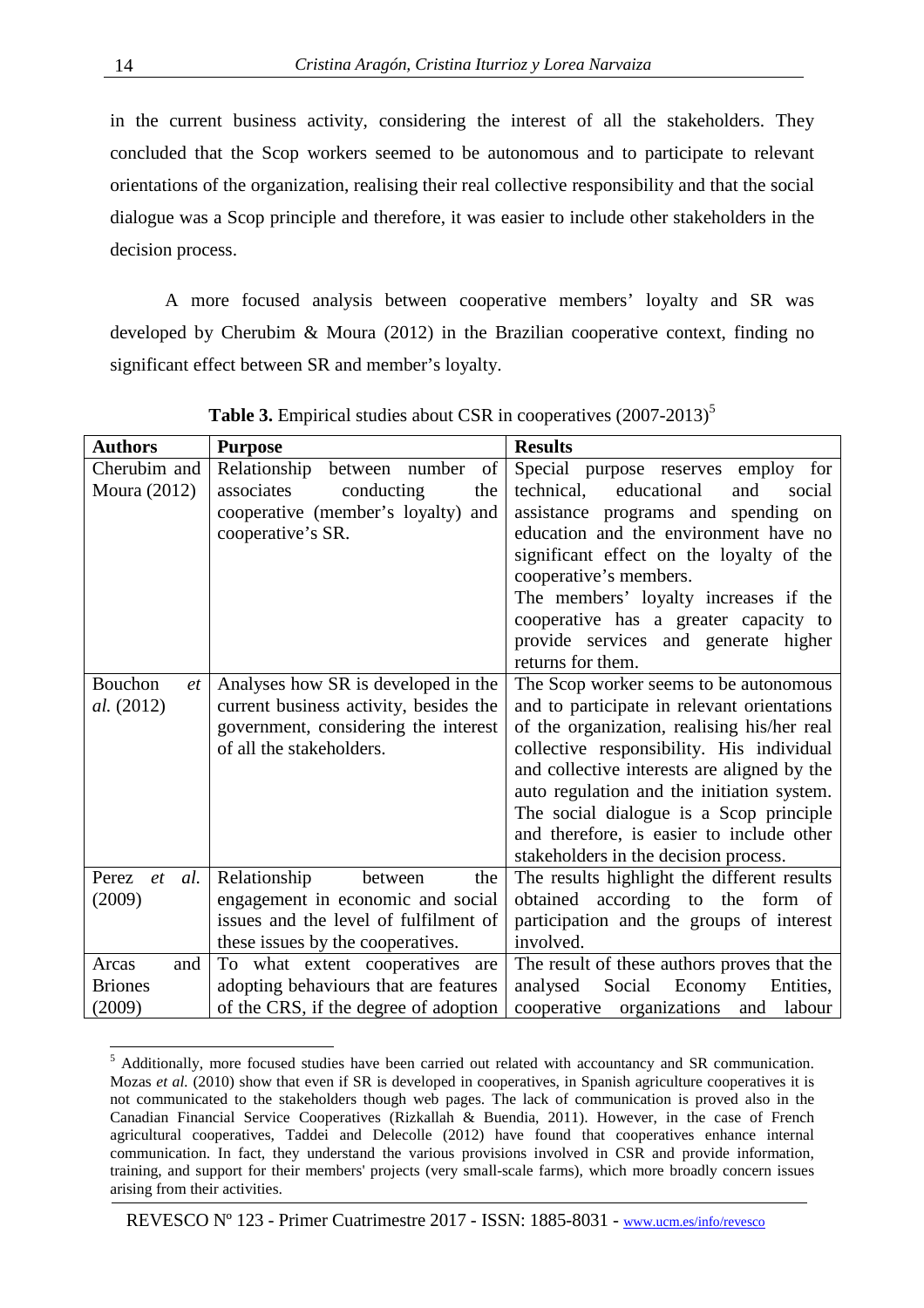|               | differs between the cooperatives and     | societies, fulfil their principles<br>and |
|---------------|------------------------------------------|-------------------------------------------|
|               | the labour societies and if this         | develop SR behaviours.                    |
|               | adoption is affected by the values       |                                           |
|               | shared by these organizations.           |                                           |
| Server<br>and | Relationship between the socially        | Credit cooperatives tend to socially      |
| Villalonga    | responsible behaviour and what is        | responsible behaviour and admit the role  |
| (2007)        | stated as the guiding principles on      | of the Fund for Education and Promotion   |
|               | which Cooperatives base their            | as a basic element for the SR evaluation. |
|               | behaviour.                               |                                           |
| Peixe<br>and  | Analyses<br>the<br>indexes<br>used<br>to | The indexes<br>used to measure<br>social  |
| Protil (2007) | social<br>efficiency<br>measure<br>in    | efficiency in cooperatives are directly   |
|               | cooperatives.                            | influenced by strictly economic indexes.  |

*Source: Own elaboration* 

 Looking at the literature, the research developed points out the link between SR and cooperative principles (Castro, 2006; Fombrun & Shanley, 1990; Marín & Rubio, 2008; Greening & Turban, 2000; Server & Capó, 2009). The SR complete integration in business activity and process alongside with the vision of sustainability is one of the viable solutions to solve problems facing the contemporary crisis (Hristache *et al.* 2013). In the cooperative context, this integration is based in the application of cooperative principles and the development of PSR.

 PSR is considered 'as responsible business strategies that support the three principles of sustainable development –economic growth and prosperity, social cohesion and equity, and environmental integrity and protection- at a level over and above that required to comply with government regulations' (Torugsa *et al.*, 2012). It is needed to overcome the vulnerability of the firm that face a declining market, and become the SR implementation's cost into an investment face to the emergent opportunities generated in the context. Otherwise, SR can be reduced or focused in operational fragmented issues, instead of consolidating strategic decisions. Therefore, we assume that PSR, a self-demanding attitude of SR, is a necessary asset in the current economy.

# **4. COOPERATIVES' PSR IN CRISIS CONTEXT**

 Although they are at the roots of cooperatives and drivers of PSR, cooperative principles are not always applied or even respected by cooperatives' stakeholders. In this sense, the role of the stakeholders in cooperative's governance, and in the power asymmetry (Van der Vegt, de Jong, Bunderson, and Molleman, 2010); and the configurations of the stakeholders' information structures influence on knowledge transfer (Lin, Geng and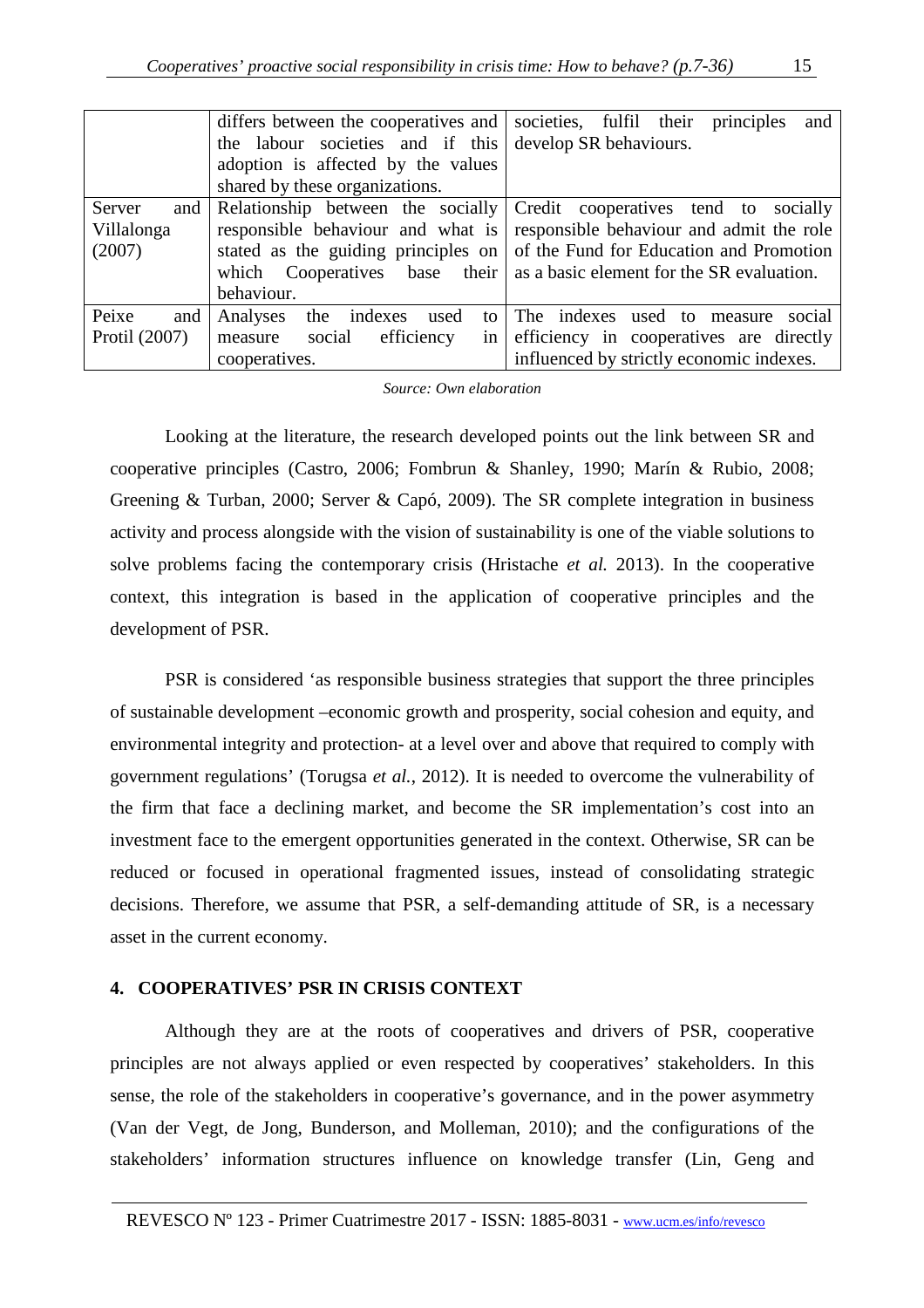Whinston, 2005) and on shared vision (Torugsa *et al.*, 2012) have been identified as relevant to PSR.

 The intrinsic SR in cooperatives, as the result of the cooperatives' principles application, can be inexistent when the cooperative nature is just supposed, but not managed. The intrinsic SR in cooperatives can be deteriorated along the time, satisfying the minimum requirements asked by regulations. This lack of 'cooperativeness' is not a specific consequence of the economic crisis. However, the consequences of cooperative principles' fading are more evident in downturn due to the significant investment in resources required and the long term results associated to PSR (Eisenhardt & Martin, 2000; Hart & Ahuja, 1996; Russo & Fouts, 1997; Torugsa *et al.*, 2012). Three are the main fields where this worsening situation can be found.

 First and following the Slack Resources Hypothesis, SR depends on the availability of financial resources. At the worker level, the individual situation of the different members of the cooperative is not homogeneous and the effect of the crisis is not similar. For instance, cooperative's partners reduce more their workday but less their salary than no-partners in crisis periods (Calderon & Calderon, 2012). This asymmetric situation can weaken cooperative values, which are cannibalised by other values or particular interests. It usually happens when economic climate is deteriorated and organizational survival is unclear. In this sense, the more the organizations keep reaching solid and sustainable financial results, the more SR is viable. On the contrary, opportunistic behaviours are likely to appear.

 Second, at the governance level, the disagreement between blue and white collar workers, in particular when managers are external professionals, hired by a manufacturing cooperative, and the Government Council is basically integrated by workers without management experience, creates an unbridgeable crack. The traditional lack of trust and the difficulties of communication existing between them are exacerbated when financial resources are scarce and work is reduced. If this situation lasts, the antagonism becomes permanent and the dialogue breaks off, making irreconcilable the relationship between these two business statements. If this disagreement is based on managerial non-knowledge of the Government Council members, the situation can be dangerous to the competitiveness and survival of the organization in the crisis context.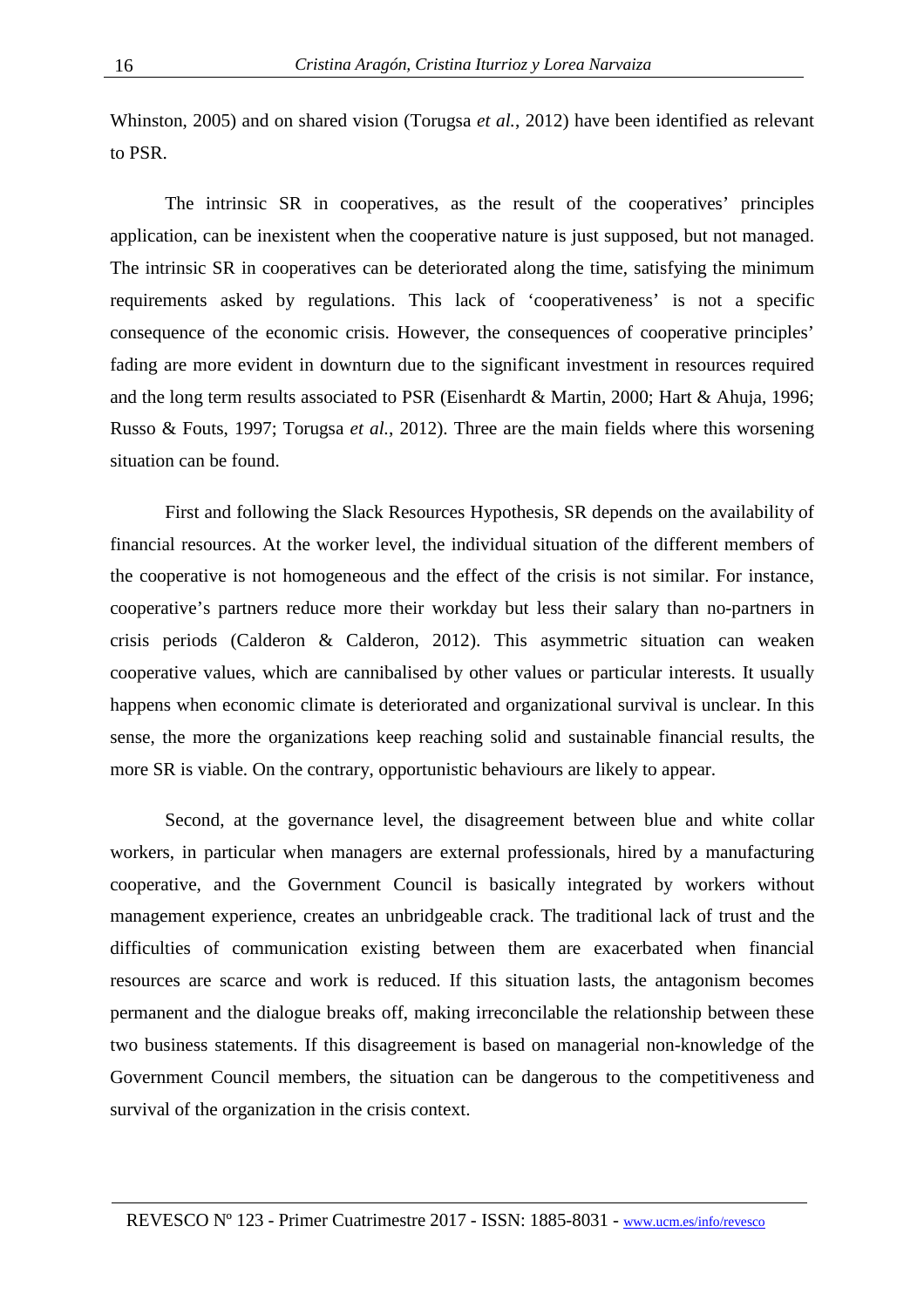Related with the previously mentioned problem, a third issue can be identified at the managerial level. Sometimes, social rights are preserved due not to a socially responsible attitude, but to the rejection to unpopular decisions. Agency theory is a useful theoretical framework to understand the relevance of the relationships and the balance of power between owners/governors and managers – principals and agents (Fama and Jensen 1983) in the design and implementation of PSR. This issue, not particular of a specific economic context, outstands in turn down situations. It is also possible that the economic pressures and the rude rivalry among competitors, frequent in financial crises, relegate social and environmental issues to the background of the managers' agenda. The Managerial Opportunism Hypothesis (Williamson, 1965) can be considered in this context where managers replace cooperative principles by economic or personal objectives. This opportunism hinders SR due to the influence of personal characteristics and values of leaders in SMEs' social responsibility (Longenecker, McKinney & Moore, 1989; Vyakarnam, Bailey, Myers & Burnett, 1997; Lepoutre & Heene, 2006; Longenecker, Petty, Moore & Palich, 2006; Preuss & Perschke, 2010).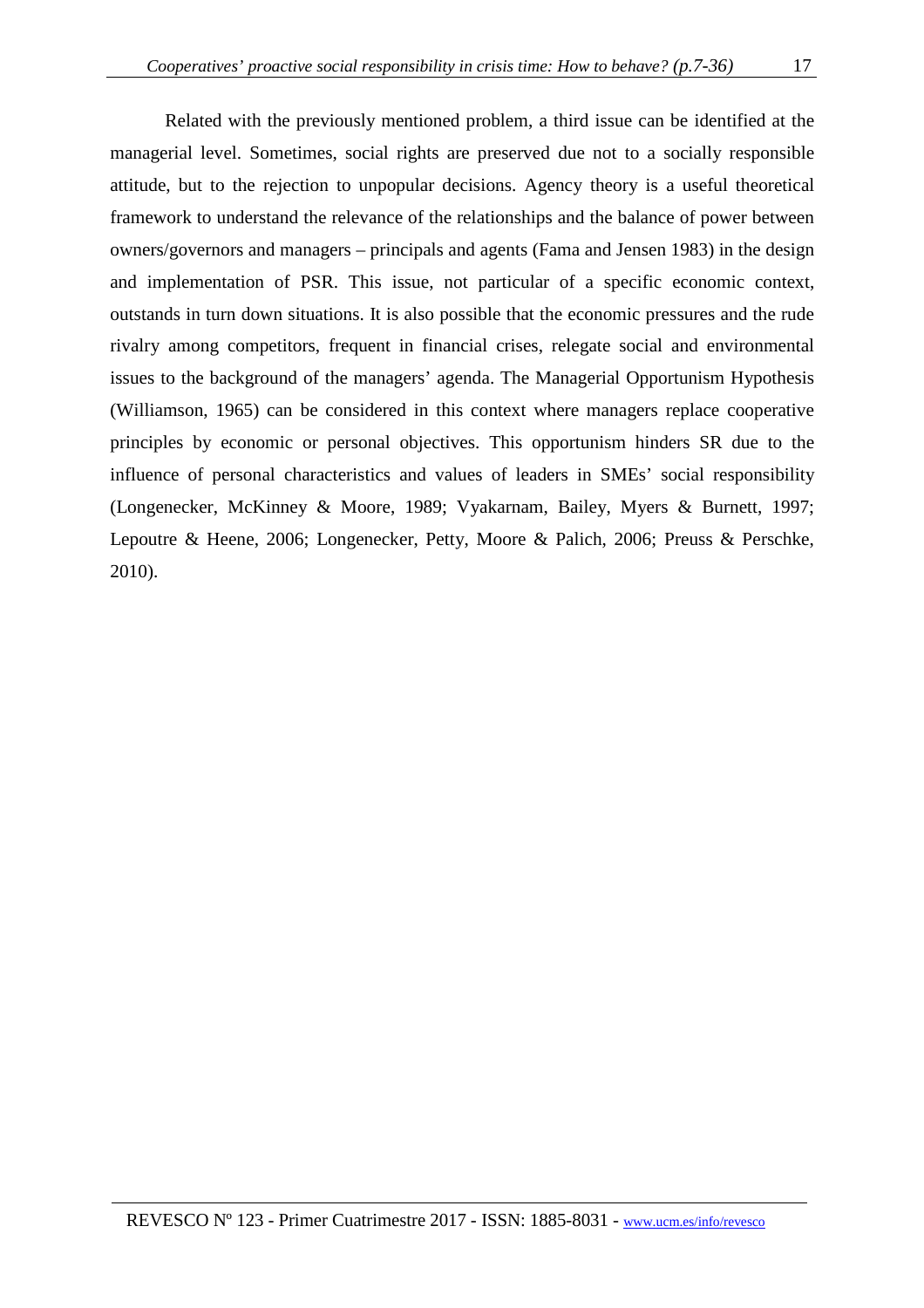| <b>Level</b>           | Origin                                                                                                                                                                                                                                                                                                                                                                                                                                                                             | Problem                                                                                                                                                                                                                                                                                                                                                                                         |
|------------------------|------------------------------------------------------------------------------------------------------------------------------------------------------------------------------------------------------------------------------------------------------------------------------------------------------------------------------------------------------------------------------------------------------------------------------------------------------------------------------------|-------------------------------------------------------------------------------------------------------------------------------------------------------------------------------------------------------------------------------------------------------------------------------------------------------------------------------------------------------------------------------------------------|
| 1. Worker              | The individual situation of the                                                                                                                                                                                                                                                                                                                                                                                                                                                    | Particular interests motivate the workers                                                                                                                                                                                                                                                                                                                                                       |
| level                  | of<br>different<br>members<br>the                                                                                                                                                                                                                                                                                                                                                                                                                                                  | position<br>the<br>in<br>cooperative<br>and                                                                                                                                                                                                                                                                                                                                                     |
|                        | cooperative is not homogeneous                                                                                                                                                                                                                                                                                                                                                                                                                                                     | opportunistic behaviours appear, failing                                                                                                                                                                                                                                                                                                                                                        |
|                        | and the effect of the crisis is not                                                                                                                                                                                                                                                                                                                                                                                                                                                | the collective project's foundations.                                                                                                                                                                                                                                                                                                                                                           |
|                        | similar on each other.                                                                                                                                                                                                                                                                                                                                                                                                                                                             |                                                                                                                                                                                                                                                                                                                                                                                                 |
| 2. Governance<br>level | The governance committees can<br>be integrated by blue and white<br>collar<br>workers.<br>The<br>disagreement<br>between<br>them<br>creates an unbridgeable crack,<br>more evident in crisis time due<br>the<br>need<br>select<br>the                                                                                                                                                                                                                                              | If this situation lasts, the antagonism<br>becomes permanent and the dialogue<br>breaks off, making irreconcilable the<br>relationship between these two business<br>statements and weakening the focus on<br>cooperative principles and therefore the<br>proactiveness of SR.                                                                                                                  |
|                        | to<br>tΩ<br>of<br>allocation<br>the<br>scarce<br>resources.                                                                                                                                                                                                                                                                                                                                                                                                                        |                                                                                                                                                                                                                                                                                                                                                                                                 |
| 3. Managerial<br>level | Two cases are considered:<br>Social rights are preserved<br>due not to a socially<br>responsible attitude, but to<br>the rejection to unpopular<br>decisions. This issue, not<br>particular of a specific<br>economic context, outstands<br>in downturn situations.<br>Economic pressures and the<br>$\bullet$<br>rude rivalry among<br>competitors, frequent in<br>financial crises, relegate<br>social and environmental<br>issues to the background of<br>the managers' agenda. | Each case have different consequences:<br>Economic criteria are not considered<br>due to the unpopular decisions<br>required by this perspective. Social<br>issues are attended but cooperative's<br>competitiveness is damaged.<br>Economic criteria prevail over other<br>$\bullet$<br>judgment in the decision making<br>process, hurting cooperatives<br>principles and SR in cooperatives. |

**Table 4.** Cooperative's problems to develop PSR in crisis time

*Source: Own elaboration* 

 Face to these problems arising in crisis time, the relevant question is how organizations overcome these barriers particularly relevant in crisis periods and develop a PSR. In order to respond to this question, we monitored whether the three mentioned problems occur in three cooperatives and how they solve them, trying to identify which leverages operate in the cooperative's SR context in crisis periods.

# **5. METHODOLOGY**

 A case study explores 'a contemporary phenomenon in its real context, where the limits between the phenomenon and the context are not well defined, and in which multiple sources of evidence are used' (Yin, 1989). It is hence an ideal method for exploring the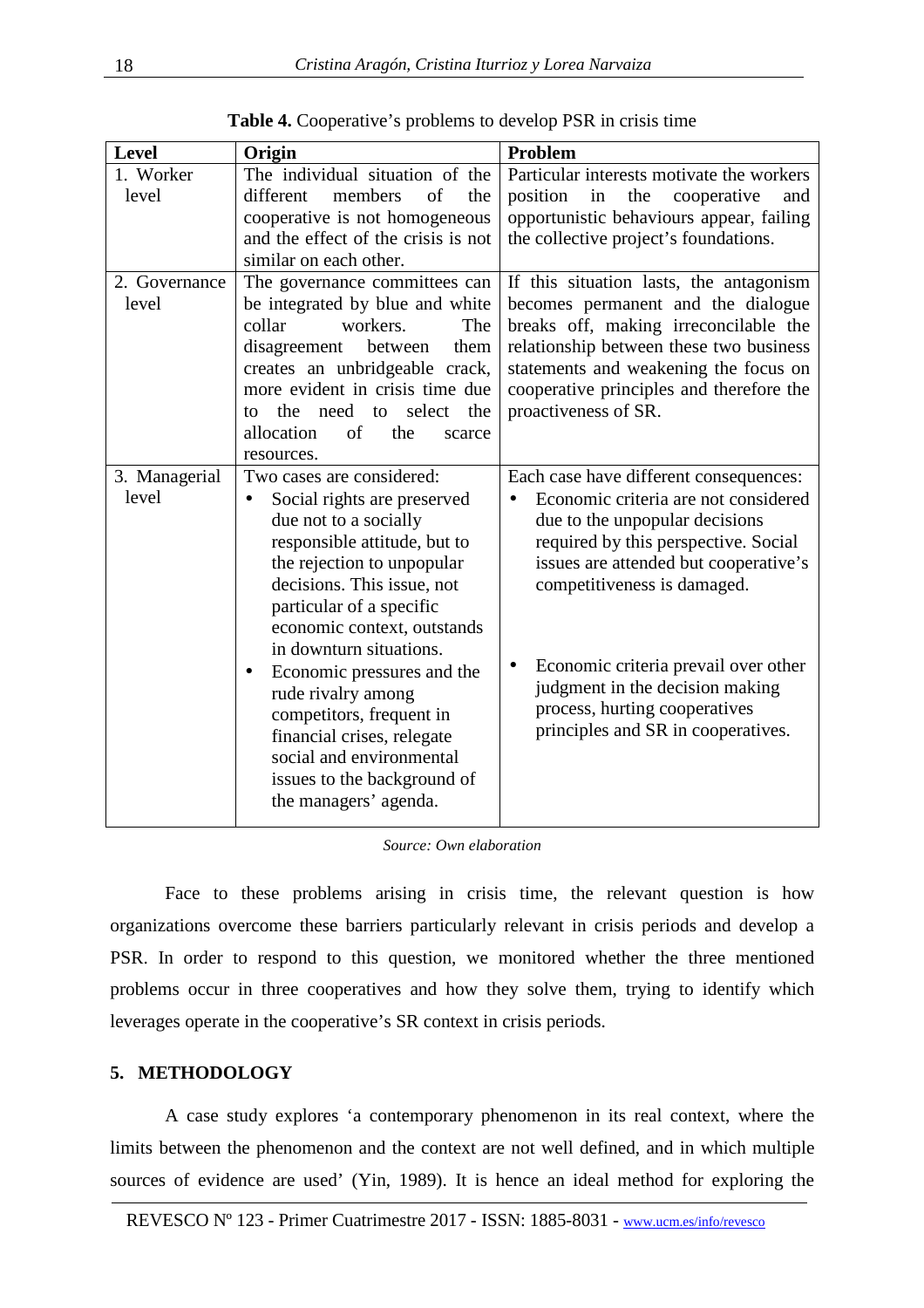organizational reaction in crises context, which requires exploration in depth (Eisenhardt, 1989). The case study refers to three manufacturing cooperatives located in Gipuzkoa territory in the Basque Country in northern Spain. This territory is highly concentrated in cooperative societies and a large number of them belong to Mondragon Cooperación Cooperativa. According the World Cooperative Monitor, Mondragon is the 28th largest cooperative group in the world, and the largest in the Industry and Utility sector, which head office, is located in this region.

|             | <b>CASE A</b>            | <b>CASE B</b>             | <b>CASE C</b>             |
|-------------|--------------------------|---------------------------|---------------------------|
| Age         | 1963 (from the business  | 1986 (previously it was a | 1982 (previously it       |
|             | creation)                | society)                  | was a society)            |
| Employee    | 110                      | 43                        | 42                        |
| number      |                          |                           |                           |
| Cooperative | 70 (63%)                 | 35 (80%)                  | 27 (64%)                  |
| membership  |                          |                           |                           |
| Activity    | Camping, garden, terrace | Ovens, proofing           | Kitchen furniture         |
|             | and beach furniture      | chambers, silos and       |                           |
|             |                          | freezing chambers for     |                           |
|             |                          | bakeries and pastries.    |                           |
| Location    | Gipuzkoa, Spain          | Gipuzkoa, Spain           | Gipuzkoa, Spain           |
| Independent | No. It belongs to MCC    | Yes                       | Yes                       |
| Interviewed | <b>CEO</b>               | Cooperative's president   | <b>Financial Director</b> |
|             | Cooperative member       | Cooperative member        | Cooperative member        |

| Table 5. Case study information |
|---------------------------------|
|---------------------------------|

*Source: Own elaboration* 

 Selection of these specific cooperatives for this study was guided by two main criteria. Firstly, the different PSR level of each one of the cooperatives, as has been expressed by the interviewed leader. Secondly, they share a set of similar characteristics (industry, almost thirty years old, medium-sized organizations, their employees are mainly partners and located in the same region) that make them comparable in terms of SR.

 We gathered data from each company referring to a period of 3 years, 2011-2013. During this time, each cooperative has suffered differently the crisis impact. When members of an organization describe their identity, they make implicit claims about what they deem to be salient characteristics (Moshman, 1998). In order to avoid subjectivity, we devote particular attention to the actions that are described by managers.

 Constructive validity of the case analysis was ensured by the use and triangulation of various sources of evidence and the contrasting of results with the key agent in each case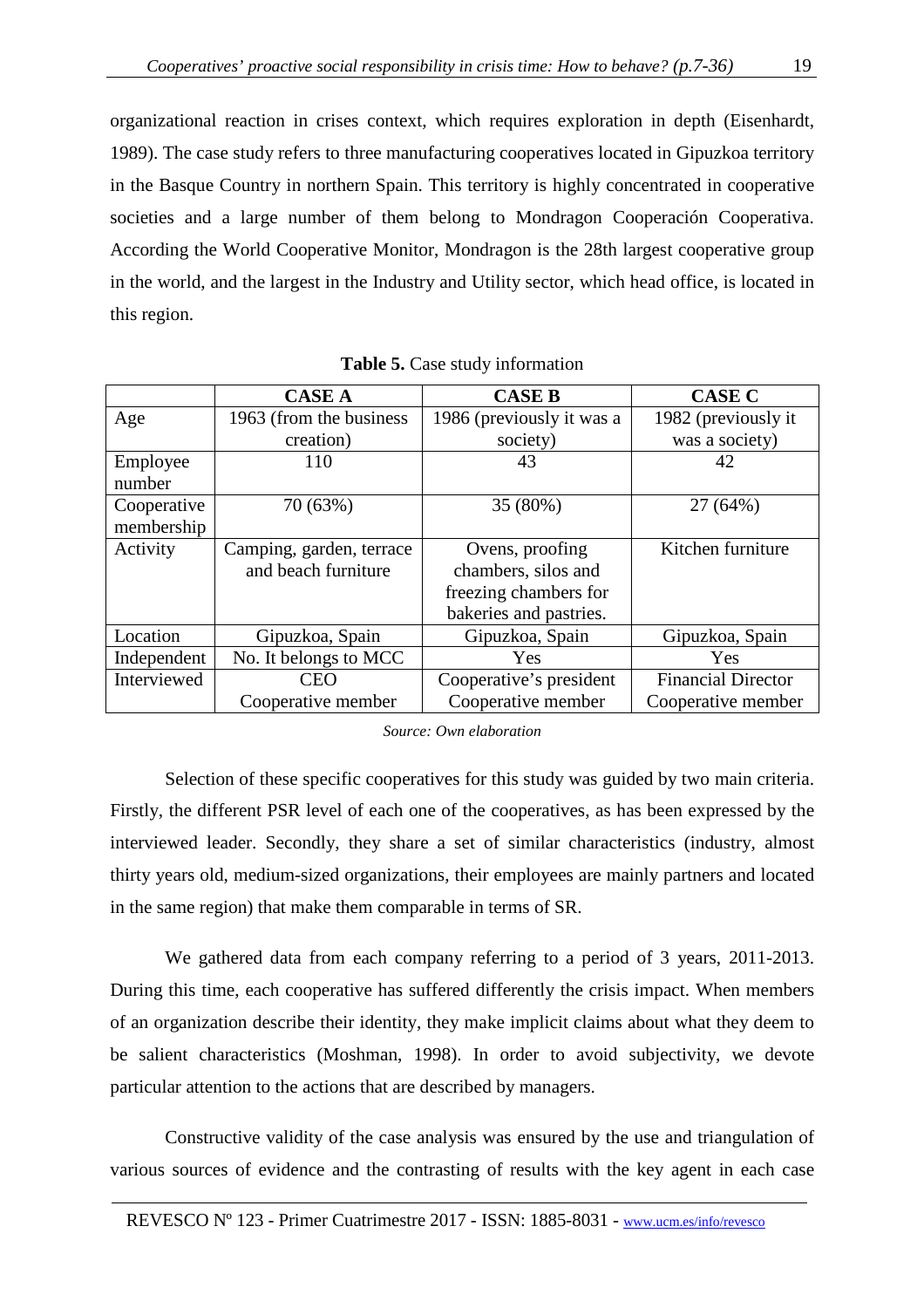(Yin, 1998). The chain of evidence was constructed from press items in the period 2011-2013, information in the cooperative webpage, and a detailed face-to-face interview with the leader of each cooperative (Table 6). Internal validity was ensured by the design of a dedicated framework, based on the relevant literature and on preliminary assumptions (Table 7).

| <b>Name</b><br>of | <b>Type of Source</b>                                                                                                             | <b>Interviewee' Description</b>                                                                                     | <b>Description of the evidence</b>                                                                                                 |
|-------------------|-----------------------------------------------------------------------------------------------------------------------------------|---------------------------------------------------------------------------------------------------------------------|------------------------------------------------------------------------------------------------------------------------------------|
| cooperative       |                                                                                                                                   |                                                                                                                     |                                                                                                                                    |
| A                 | Semi-Structured interview<br>JC.S.: CEO with more than<br>three decades experience in<br>this top position in the<br>cooperative. | Interview audio taped on the 10<br>the May of 2013 in the firm<br>facilities                                        | Transcription<br>of<br>the<br>interview of 2574 words                                                                              |
| B                 | Semi-Structured interview                                                                                                         | LG:<br>President<br>of<br>the<br>cooperative with more than 14<br>of<br>years<br>member<br>the<br>as<br>cooperative | Interview audio taped on the<br>9th May of 2013 in the firm<br>facilities<br>Transcription<br>of<br>the<br>interview of 2499 words |
|                   | <b>Direct Observation</b>                                                                                                         | Visit to the facilities                                                                                             | Approx. 1 hour visit to the<br>facilities on the 9th of May<br>of 2013                                                             |
| $\mathsf{C}$      | Semi-Structured interview                                                                                                         | A.B.: Financial Director                                                                                            | Interview audio taped on the<br>25 of April of 2013<br>Transcription<br>of<br>the<br>interview of 4737 words                       |
| Mixed data        | Documental information                                                                                                            |                                                                                                                     | <b>Cooperative Annual Reports</b><br>Different articles regarding<br>cooperatives<br>Other<br>cooperative<br>interviewees          |
|                   | University and Business Collaboration                                                                                             |                                                                                                                     | Development of a series of<br>ten case studies about the<br>cooperative experience for<br>teaching and researching<br>purposes.    |

|  | Table 6. Description of the key informants and information sources |
|--|--------------------------------------------------------------------|
|--|--------------------------------------------------------------------|

*Source: Own elaboration*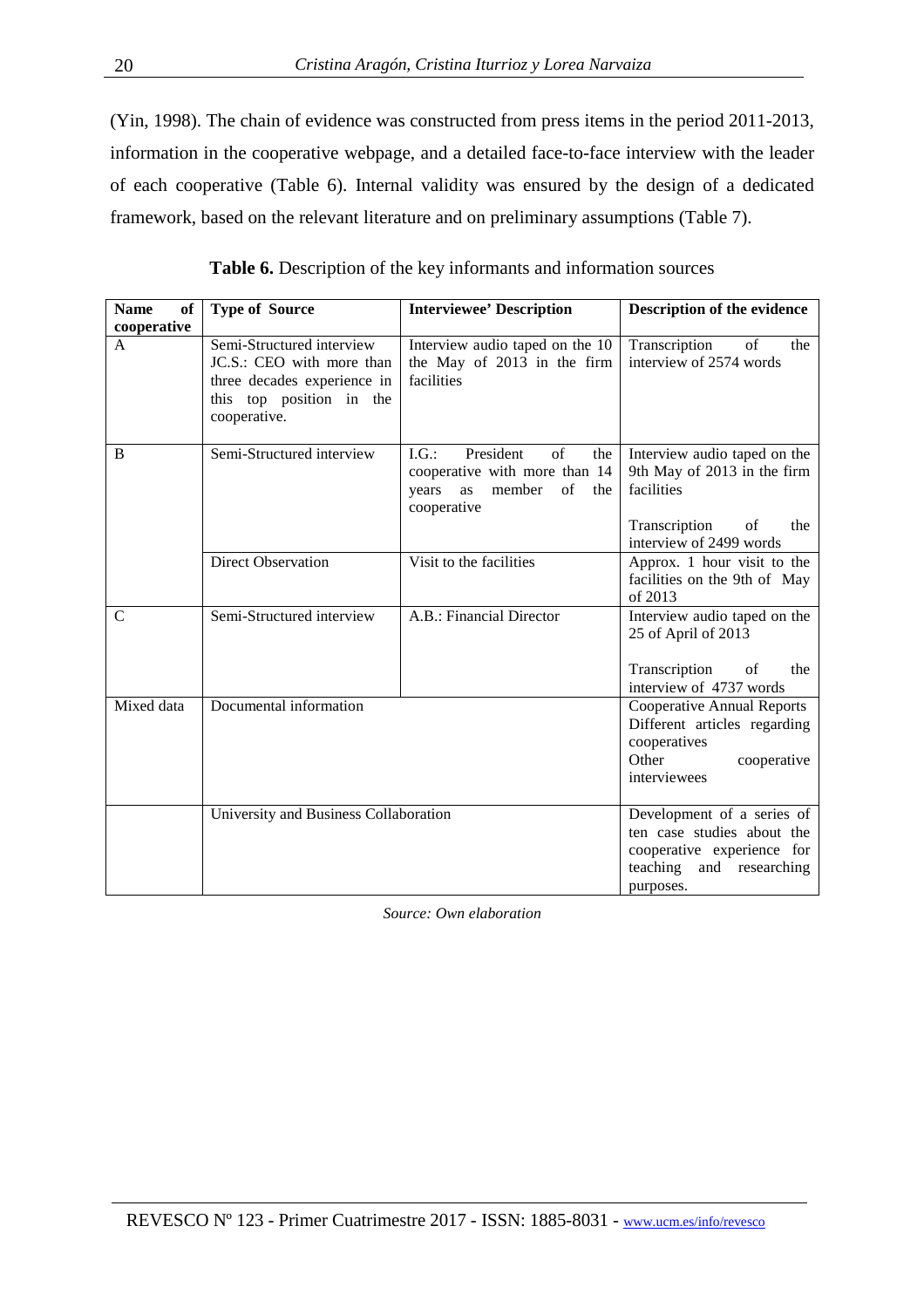| <b>DIMENSIONS</b>                  | <b>KEY ISSUES</b>                                                                               |
|------------------------------------|-------------------------------------------------------------------------------------------------|
| <b>Interviewee Description</b>     | Interviewee's Position in the cooperative<br>$\overline{a}$                                     |
|                                    | Interviewee's experience in the cooperative context.<br>$\overline{\phantom{0}}$                |
| Unit of Analysis Description       | Unit characteristics: main activities, size, structure, goals, results<br>$\overline{a}$        |
| The cooperative model and the      | The MCC Mission, Vision and strategic objectives<br>$\overline{a}$                              |
| influence during the crisis        | Evolution/Dynamic perspective: Key events or main stages<br>$\qquad \qquad \blacksquare$        |
|                                    | The cooperative model                                                                           |
|                                    | Governance of the cooperative<br>$\overline{\phantom{a}}$                                       |
|                                    | How are decisions taken?<br>$\overline{a}$                                                      |
| The cooperative principles and its | The 7 cooperative principles<br>$\frac{1}{2}$                                                   |
| influence during the crisis        | The influence of the cooperative principles during the crisis<br>$\overline{a}$                 |
|                                    | Values in the cooperative<br>$\overline{a}$                                                     |
| The social economic balance in the | Evolution/Dynamic perspective: Key events or main stages<br>$\overline{\phantom{0}}$            |
| cooperative                        | Priorities and reasons<br>$\overline{a}$                                                        |
|                                    | Importance of economic and social issues and priorities<br>$\qquad \qquad \blacksquare$         |
| The cooperative and the            | How are they paid?<br>$\overline{\phantom{0}}$                                                  |
| members/employees                  | Differences between members and non-members?<br>$\overline{a}$                                  |
|                                    | Limits to non-members?<br>$\overline{\phantom{a}}$                                              |
| Cooperative and relationships to   | Main stakeholders<br>$\overline{\phantom{0}}$                                                   |
| other stakeholders                 | Advantages and disadvantages of being a cooperative towards the<br>$\qquad \qquad \blacksquare$ |
|                                    | stakeholders                                                                                    |
| Cooperative and leadership         | Concept of leadership. Difference with non-cooperative firms.<br>$\qquad \qquad \blacksquare$   |
|                                    | Role of formal and informal leaderships<br>$\overline{a}$                                       |
|                                    | Styles of leadership<br>$\overline{a}$                                                          |
|                                    | How decisions are taken? Centralization/Decentralization<br>$\qquad \qquad \blacksquare$        |
| Cooperative and networks           | Part of group or network of cooperatives?<br>$\qquad \qquad \blacksquare$                       |
|                                    | Part of other types of networks?<br>$\overline{a}$                                              |
|                                    | External consultants?<br>$\overline{a}$                                                         |
| Results achieved                   | Indicators used<br>$\qquad \qquad \blacksquare$                                                 |
|                                    | Results obtained at the correspondent level<br>$\overline{\phantom{a}}$                         |
|                                    | Results perceived at MCC level                                                                  |
|                                    | Evolution/Dynamic perspective: Key events or main stages                                        |

| <b>Table 7.</b> Summary of the structure of the interviews: Main dimensions and key issues |  |
|--------------------------------------------------------------------------------------------|--|
|--------------------------------------------------------------------------------------------|--|

*Source: Own elaboration* 

 Regarding the external validity, the case study research carries out analytical generalization in which particular findings are generalized into a broader theory (Yin, 2003). Nevertheless, we cannot transfer our findings, since in this exploratory study only three selected cases have been analysed. Our analytical framework was designed specifically to identify hinders and drivers fostering socially responsible behaviour in the context of its application and a larger scope of scenarios have to be considered in order to generalise the results.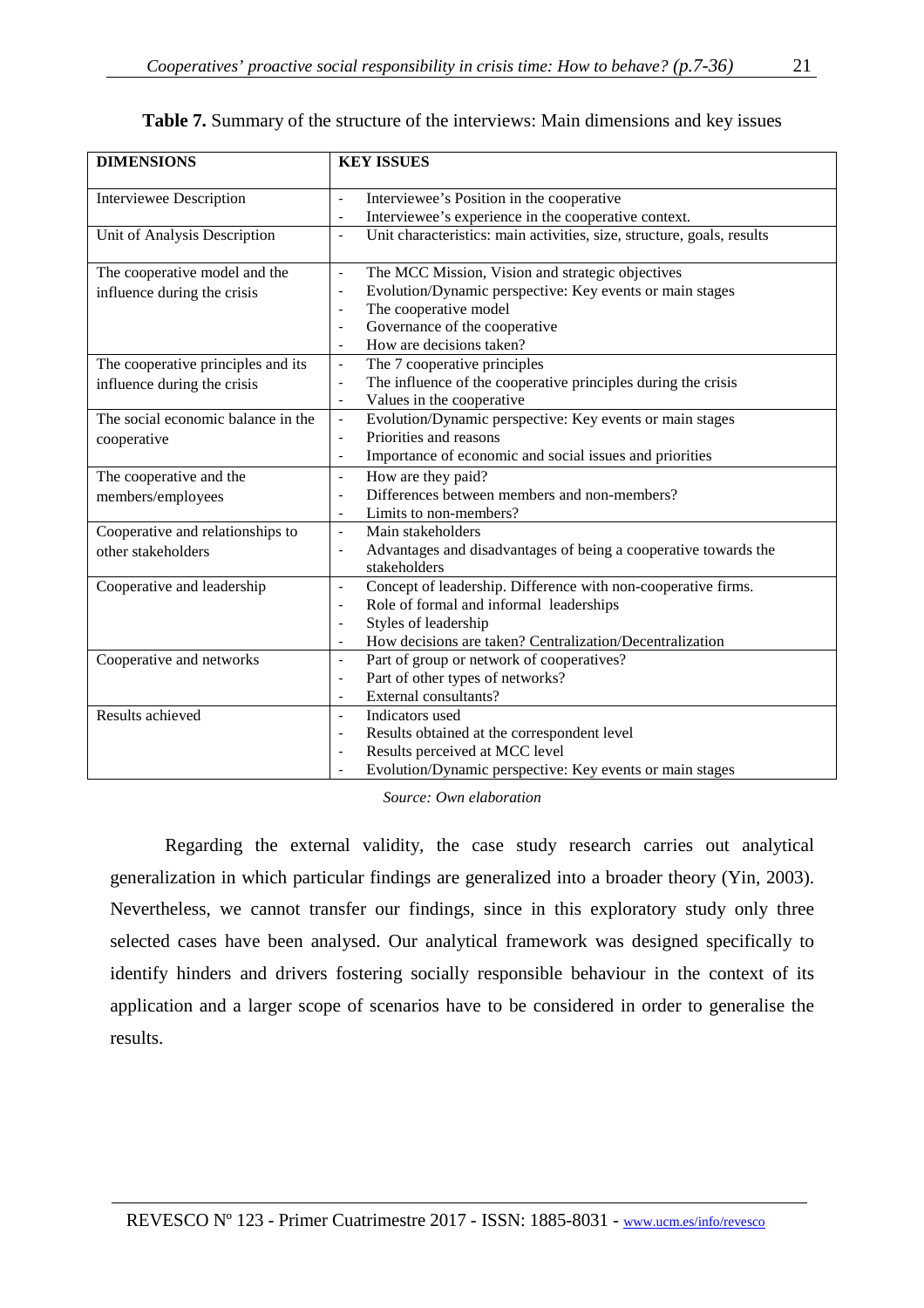## **6. RESULTS**

 Case A is a cooperative launched in 1963 and belongs to MCC. It has been managed during the last thirty three years by an internal manager, who has believed in the cooperative principles and has successfully looked after their implementation (third problem).

 Belonging to MCC supposes having formalised management processes and communication channels. However, in order to have a more direct relationship with workers, the CEO eliminated the Social Council. Therefore, the dialogue with workers is directly leaded by the CEO bimonthly in the General Assembly and the level of agreement about cooperative strategy and the purpose of the organization among board's members and workers (including Governing Council members) is high, around 70% (second problem). Therefore, the five cooperative principles related with SR values are applied and shared by a high number of employees, limiting opportunistic behaviours appear, and that fails the collective project's foundations (first problem).

 The first principle, about Open and Voluntary Membership, is fulfilled, even if no new investment proposals have happened. The principle related with Democratic Member Control is also assured, but with a specific characteristics in this case. '*The communication is abundant, a management committee is hold monthly, and an reporting meeting is held with the cooperative's General Assembly and I explain the cooperative's situation to the Governing Council once by two month.'[…] 'In our cooperative we have no Social Council in order to avoid intermediates and to preserve a direct communication between the cooperative direction and the workers'.* 

 The third principle related with Education, Training and Information is also accomplished. *'We have regulations [in order to link the cooperative benefits to the workers' wages]. If people are conscious of this reward, it is an advantage. 'There is a high level of transparency and solidarity in the cooperative. This is important because all the decisions depend on the partners' opinion. As a result, if they are informed in prosper times they are thankful and in crises periods they are flexible'. […] 'The communication is abundant in the cooperative, and the participation rate is very high: everyone knows that he can talk'* 

 The fourth principle focused on Cooperation among Cooperatives is applied because case A belongs to a larger cooperative group and this cooperation is one of the principles imposed by the group. '*Solidarity among cooperatives also exists into the group. A part of the*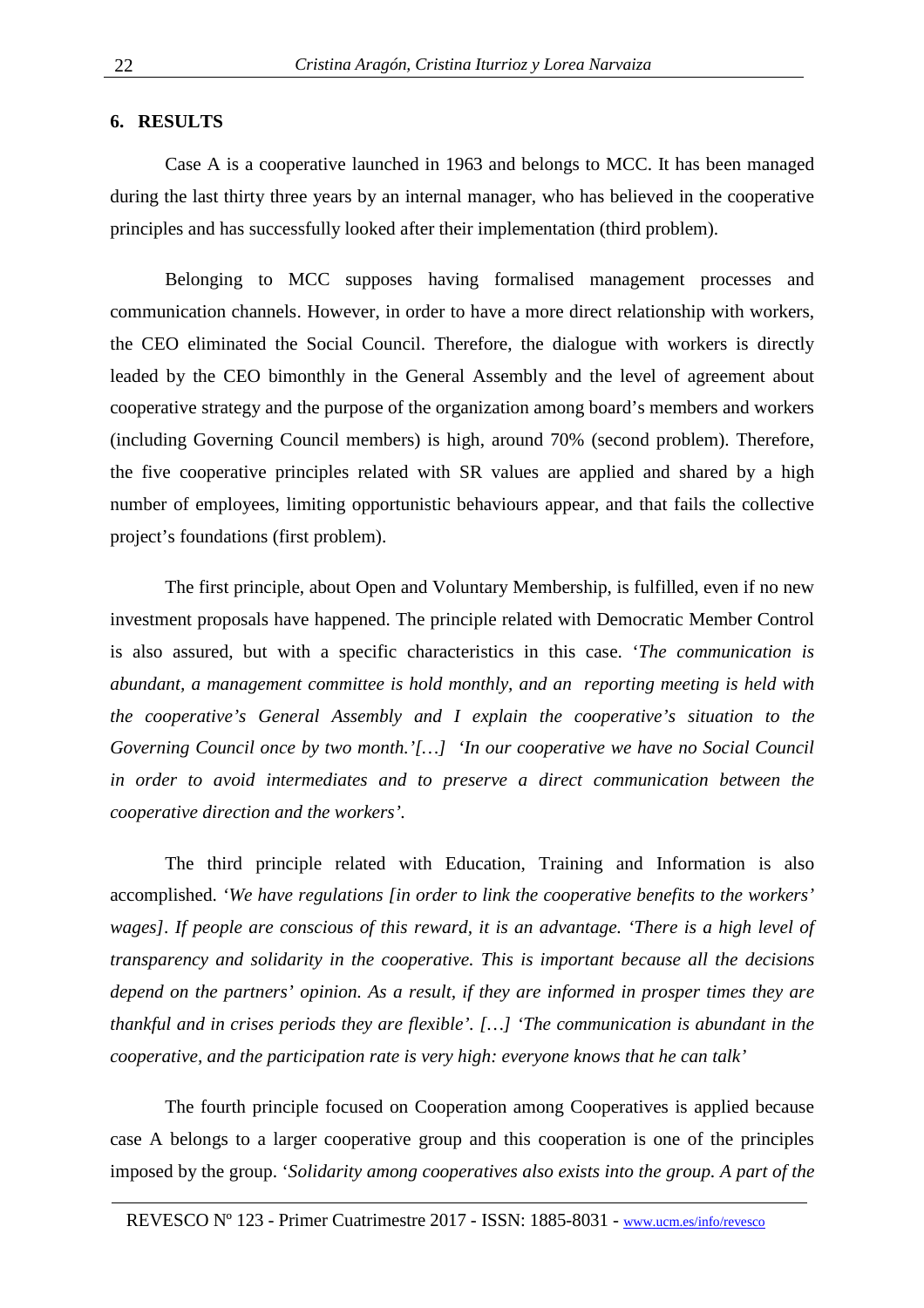*benefits is destined to the reconversion, therefore, some are keepers and others are givers. Besides, 7% of our partners come from other cooperatives. And the financial brand of the group assures that workers are moved from one cooperative to another if the first one shuts down.'* 

 The last principle regards the Concern of Community. *'The first thing is the mission (economic) accomplishment, after that there is the social and the environmental issues.' 'At the end, we are responsible of the future of families and the personal welfare of people is linked with the economic stability. The responsibility as CEO is enormous'. 'We are very concern about environmental issues and we have got all the certifications in this field'. 'Environment, Ecodesign, and ISO… for us this issue is highly important because the context and the stakeholders are looking at us. You have to try to be an example for the others. Nowadays, it is a requirement to sell in the global market'.* 

 As a result, the SR is embedded in the current activity of the cooperative. In this sense, face to the crisis, the cooperative is strategically proactive, as it keeps on looking at the market, monitoring rivals activity, and translating all they capture into the product in order to maintain or improve its competitiveness. *'It is important to listen to the customers. If you go to an exhibition and listen, you can come with lot of ideas. Innovation begins from the listening capacity and the capacity of understanding the market needs. In order to see if we are able to generate value in this field, we analyse the rivals and we prepare a briefing with the designers. The purpose is to generate value with our offer and to propose something more attractive than the competitors.'* 

 Case B, is an independent cooperative since 1986. Before it was a corporation. Recently due to the turndown's impact in the organization, the cooperative is been oriented by a consultant group. As a result, a new organizational structure was established and the cooperative roots were reactivated. After a long period without working on the cooperative principles, the economic crisis stimulated a change and, alongside this year, the organization has been fostering cooperative principles in the organization.

 The new project proposed by the consultant was accepted and approved by 95% of the General Assembly (first problem). It has been understood by almost all the organizational members as an opportunity to overcome the economic crisis. Consequently, the organizational structure was flattened and the CEO was replaced by a group of team leaders (third problem):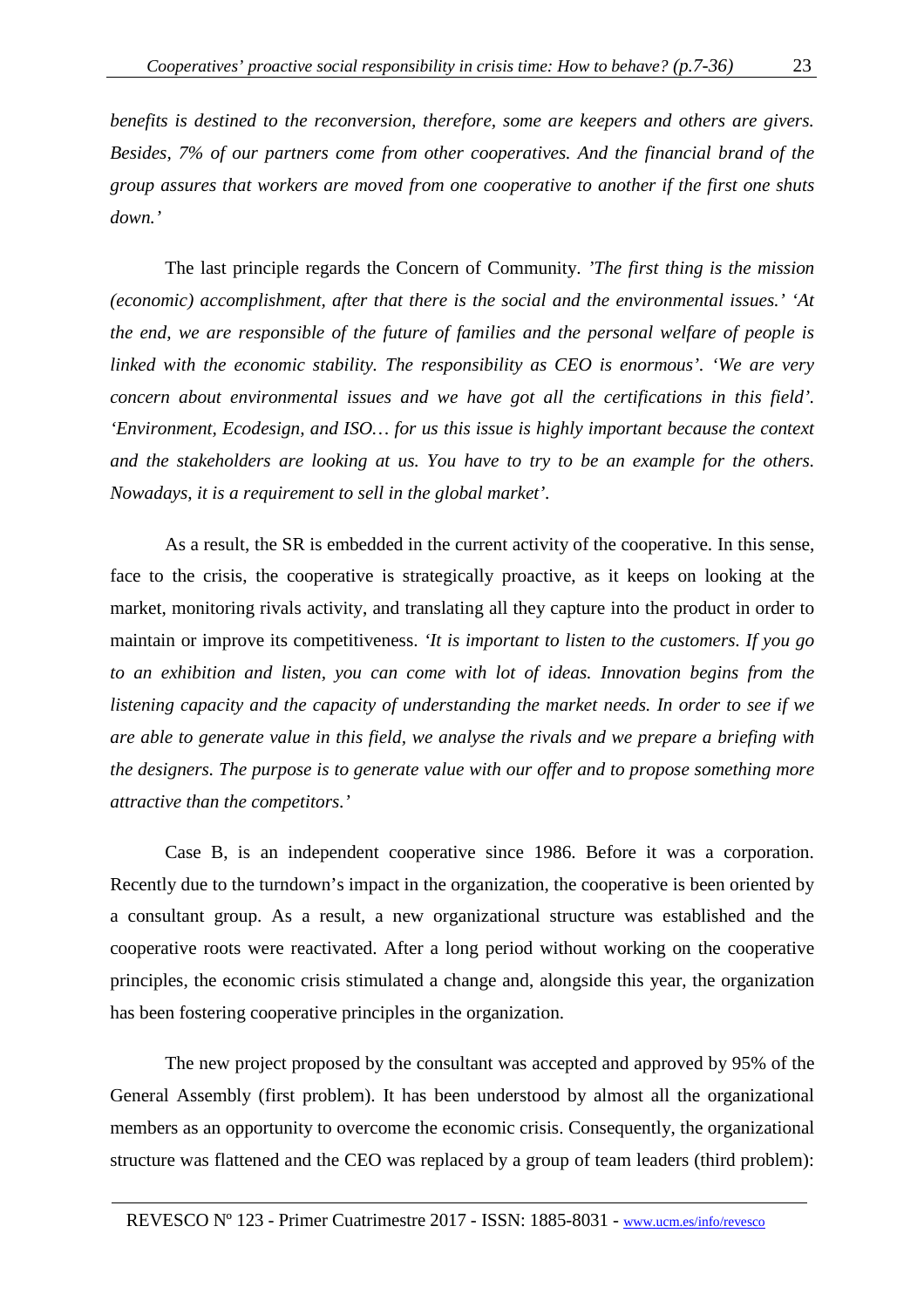'*We were suffering a difficult situation, there was tension between us, salary reductions, we were losing the spirit of the cooperative, and the labour atmosphere was deteriorating. This group has changed us and they promote the cooperative spirit. We had a pyramidal model of company and now, we have a horizontal company, with team-works with their leaders and in this way, people is more involved. We needed fresh air.'* 

 In this context, the communication among the members of the cooperative and the participation in the decision process is assured and the relation between governing and managing boards highly aligned around the cooperative's vision statement (second problem): *'To offer, to all the industries that can employ our know-how in the world, sure, reliable, and profitable machinery, that are able to produce customers completely satisficing final products.'* 

 In this case, the four out of the five cooperative principles related with SR values are applied. In particular, the first principle, about Open and Voluntary Membership, is compiled as cooperative partners are able to leave the organization at any moment. While they belong to the cooperative, the second principle, related with Democratic Member Control, is also assured. *'Since January 2013, we have changed the business framework. […] Now, we are equal and all of us are similar in the decision making process. Now our structure is horizontal and we are organised in working groups leaded by workers and where the team is strongly engaged'. […] 'Now, we have not a CEO, but a general coordinator but he does not decide. Monthly, the team leaders meet and take decisions.'*

 The third principle related with Education, Training and Information is now formally developed. *'Now we are more aware about people commitment and we improve peoples' engagement. We are now a real cooperative, not as before. Now, we are implementing these [cooperative] values. These people have trained us and other group of companies and we can take advantage of the synergies that appear. There is always an experience of other company that is useful for us, we have learned a lot in the process.'*

 Even if the fourth principle, focused on Cooperation among Cooperatives, is not fulfilled, the cooperative's concern of community is developed '*The advisor has create a firm network to work in favour of the society. In my cooperative, I am the Society Commitment Responsible. The advisor group aims the firms to return to the society a part of what the*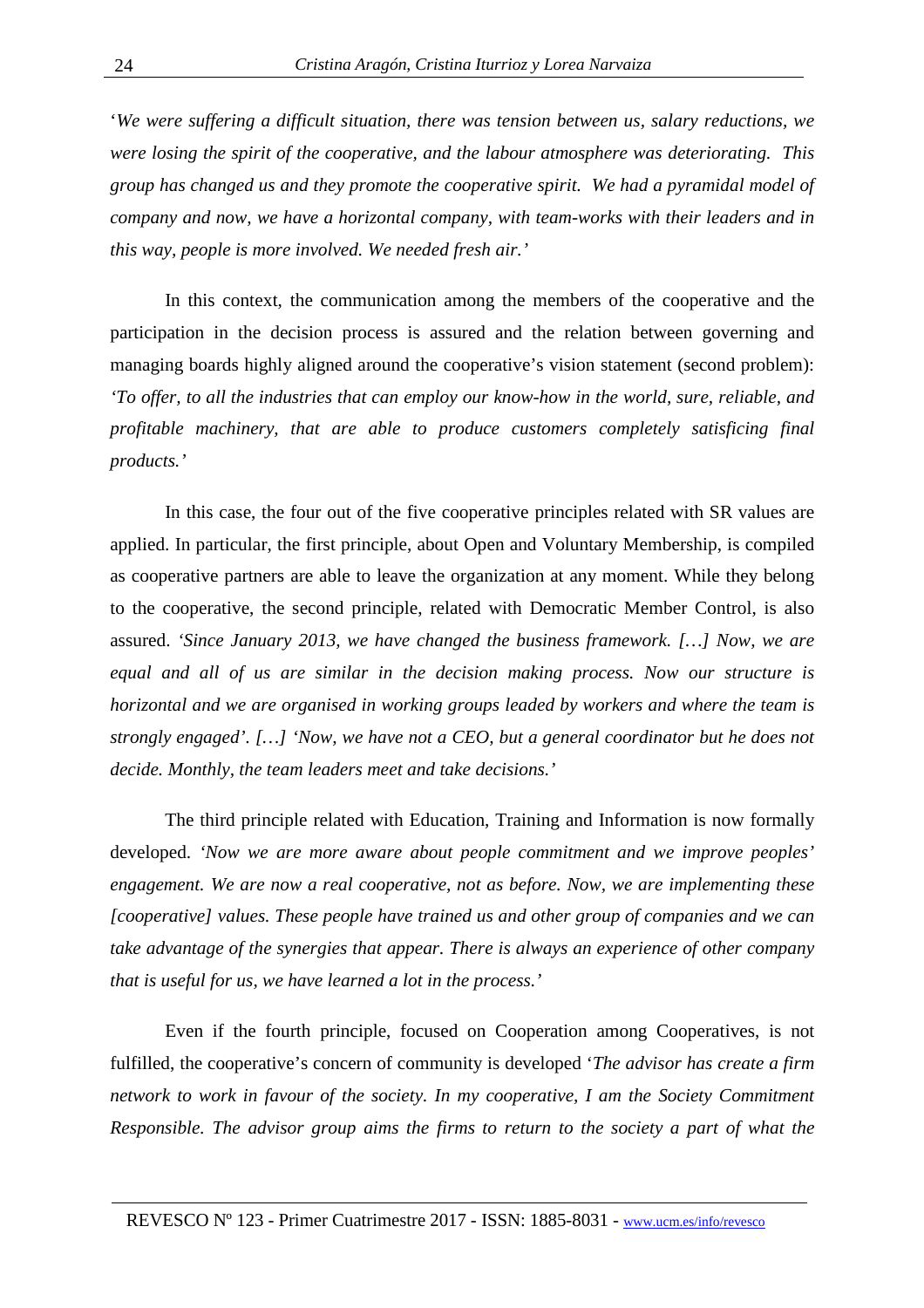*society has received. For instance, in the environmental area, we plant trees in spring or we invest in ecological orchard business in order to create employment and fight joblessness'.* 

 The communication among the members of the cooperative and the participation in the decision process is encouraged by a new strategic management. Following the President opinion, in this new climate, the proactivity is stimulated and the cooperative's purpose is now shared by three quarters of the workers. *'We have not gone forward, but now we have some plans for the future. We have to innovate. We have create a Product Innovation team to analyse and propose new products. We have collaborated with Gaitek and Ikerlan [technological centres]. Considering the large experience of one of our clients working with one of our products, we have improved an existent oven. […] We are also proactive in looking for new markets, for instance, in Iran. Helped by another company we are trying to penetrate in this new territory'.* 

 Finally, case C is an independent manufacturing cooperative created in 1982. Even if it is not a result of the economic crisis, the cooperative spirit has faded. However, the pressures generated by the crisis have showed that the relationship between the Management Board and Governing Council was difficult and the cooperative principles were put in a secondary place among the cooperative's criteria.

 Regarding the alignment between cooperative's boards (second problem), the disagreements between the CEO, an external manager, and the Governing Council, leaded by workers, have derived in firing the manager (the third problem is not considered). Economic issues are prevalent, unbalancing SR and fragmenting the head of the cooperative. '*In 2011 we lived a horrible situation. In 2012 we have kept our sales level while others were losing market share. The industrial decline was relevant and our downsizing was smaller. It was not enough for one part of the Governing Council that has considered that the cooperative was losing money. And, even if the CEO was doing things right, he has been fired. The leadership in this case was in the hand of one of the workers not able to appreciate the work of the managers.'*

 In 2011, the market reduction required the cooperative's downsizing and the organization proposed to its partners voluntary to leave. Thereby, one third of the partners left the cooperative (first problem). The expectation of remaining partners about cooperatives performance has increased under a pressured atmosphere.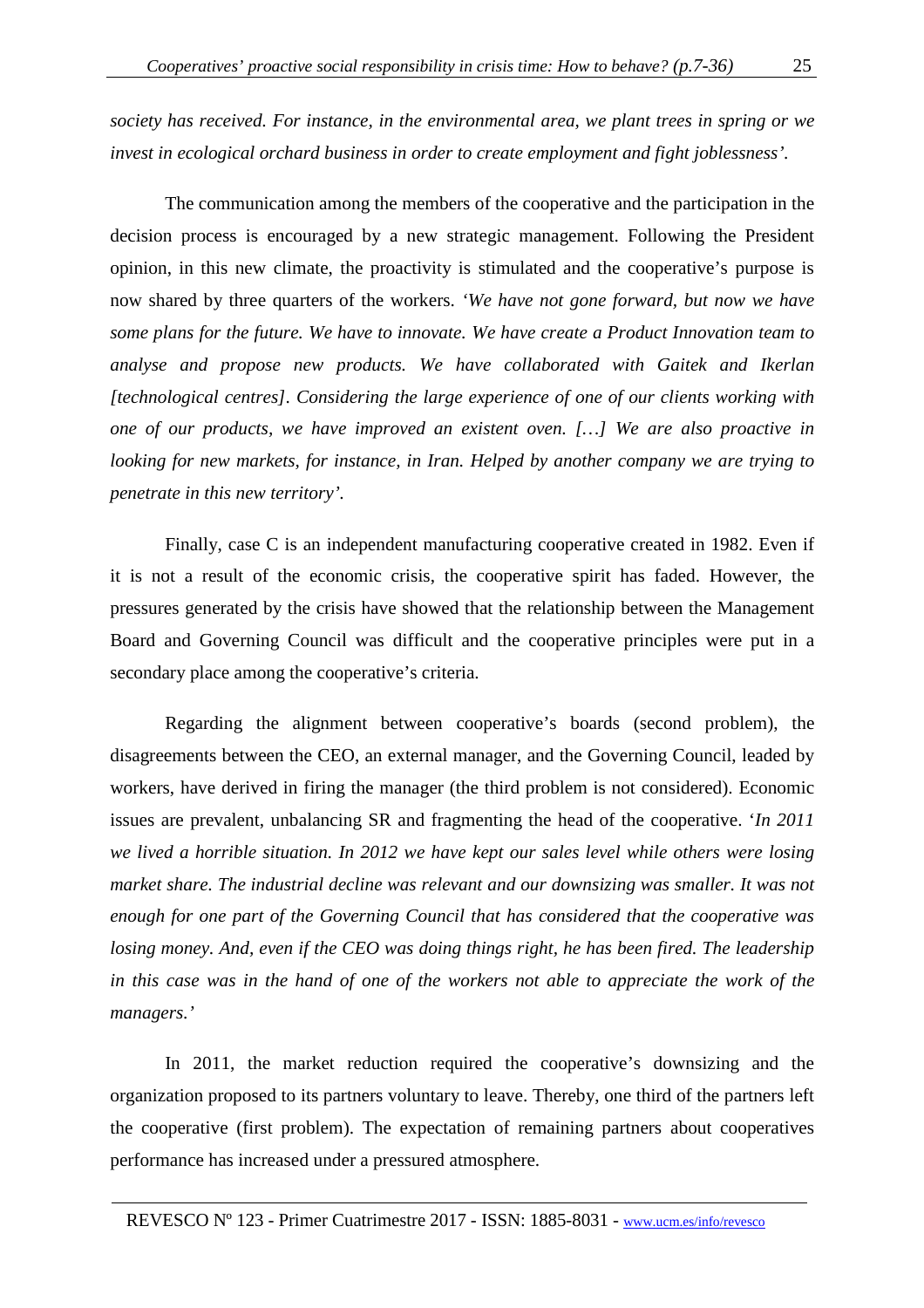In particular, the first principle, about Open and Voluntary Membership, has been applied. In 2011, the market reduction required the cooperative's downsizing and the organization proposed to its partners to leave. Thereby, one third of the partners left the cooperative. The remaining partners were more engaged with the cooperative and the Democratic Member Control was assured by an active Governing Council. *'Here the main board is the General Assembly, each partner is a vote, and in this board very different opinion and interests are gathered. The General Assembly, which designs the Governing Council, is quite strong. It is mostly integrated by workers and they are not always ready to make a long term analysis of the economic situation. As a result, in our cooperative, the CEO has been fired'. 'The Governing Council meets monthly and it reports to the assembly. It controls the cooperative's activity: financial statements, the annual plans,… are approved by it'.*

 Relating to the third principle, focused in Education, Training and Information, it is not completely fulfilled. *'The capacity of partners in General Assembly to criticize the management of the Management Board is very relevant. They have the information, but if they are not able to make a strategic analysis of the situation their level of power can hurt the firm's competitiveness'. 'The cooperative's federation proposes courses to the Governing Council about their rights and obligations, but they are not interested in this kind of courses.' In fact, the participation of workers is not direct. The Management Board takes the decisions and it is controlled by the Governing Council.'* The fourth principle focused on Cooperation among Cooperatives, and the principle regarding the Concern of Community, are not applied in case C.

 As a result no vision statement has been formalised, and the purpose of the firm is not shared by its members and proactivity is not promoted in the cooperative. In particular, in term of proactiveness, *'we collaborate with technological centres when they propose us an innovative project, but we are not proactive'*.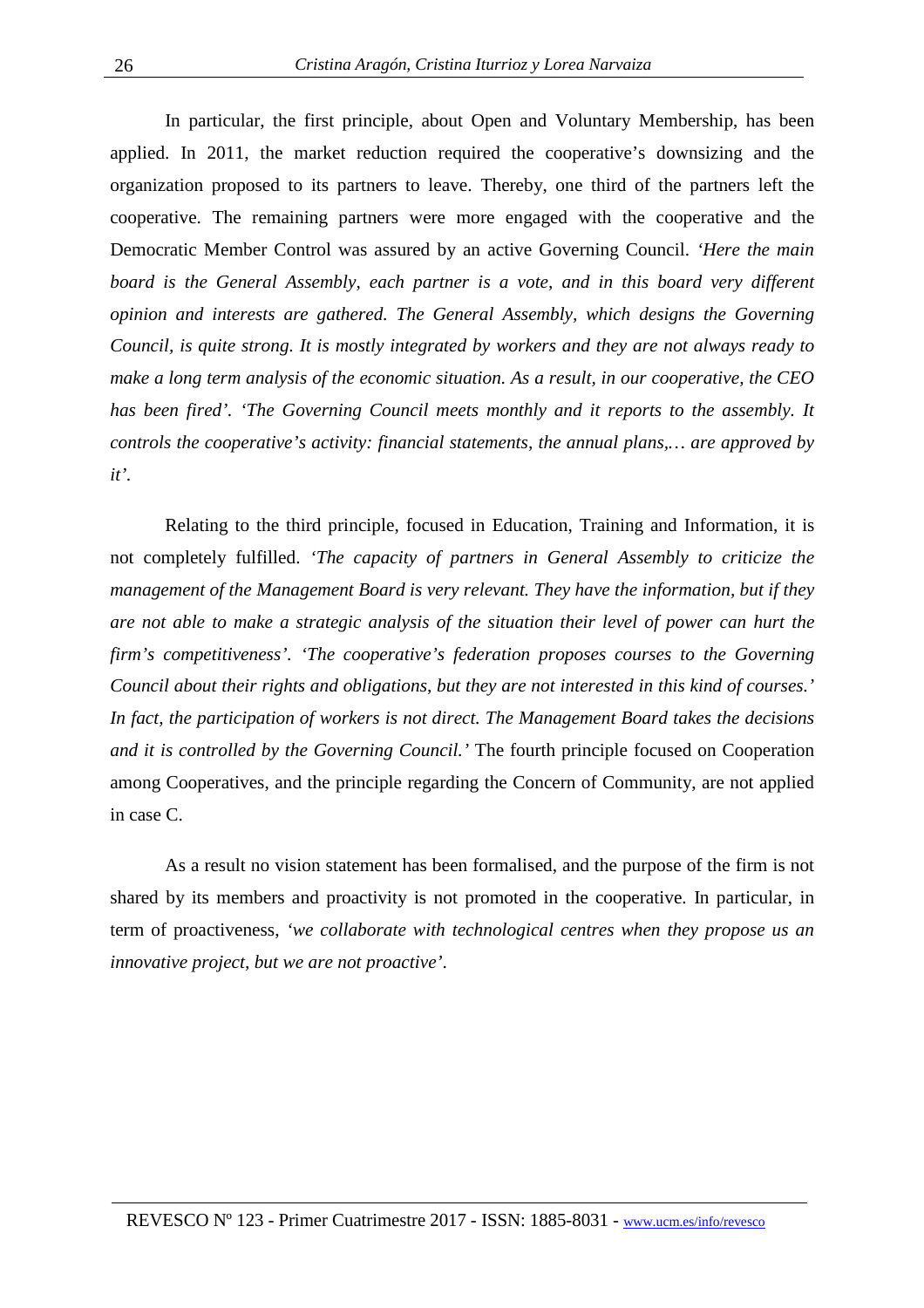# **Table 8.** PSR problems and governance and management alignment around cooperative

principles in the three case studies

|                             | <b>CASE A</b>                              | <b>CASE B</b>                           | <b>CASE C</b>             |
|-----------------------------|--------------------------------------------|-----------------------------------------|---------------------------|
| Problem 1. Opportunistic    | No                                         | No                                      | Yes                       |
| behaviours<br>among         |                                            |                                         |                           |
| cooperative workers         |                                            |                                         |                           |
| Problem 2. Irreconcilable   | N <sub>o</sub>                             | N <sub>o</sub>                          | Yes                       |
| relationship<br>between     |                                            |                                         |                           |
| Governing<br>Council<br>and |                                            |                                         |                           |
| Managerial Committee.       |                                            |                                         |                           |
| Problem<br>3.<br>Managerial | Balance                                    | Recently balanced                       | Unbalanced. Economic      |
| balance among SR areas:     |                                            |                                         | priority                  |
| economic versus social and  |                                            |                                         |                           |
| environmental.              |                                            |                                         |                           |
| Leader promoting shared     | Yes. The values are                        | Yes. Since January 2013, the            | No. The cooperative       |
| principles<br>cooperative   | shared by the main                         | values<br>being<br>are                  | principles are not at the |
| embedded in cooperative     | cooperative<br>members                     | implemented with a high                 | basis of the decisions    |
| activity                    | as a result of a work<br>made more than 30 | level of consensus.                     | in the cooperative.       |
|                             |                                            | Cooperative principles are<br>in        | Cooperative principles    |
|                             | years ago.                                 | applied<br>the<br>current<br>activity.  | are not totally applied.  |
|                             | Cooperative principles                     |                                         |                           |
|                             | applied in the<br>are                      |                                         |                           |
|                             | current activity.                          |                                         |                           |
| Alignment<br>between        | Aligned<br>after<br>a                      | New president has facilitate            | Not aligned.<br>Explicit  |
| management<br>and           | leadership<br>of<br>thirty                 | a recent alignment, helped              | conflicts<br>between      |
| governance<br>around        | years.                                     | by<br>the<br>advisor<br>$\sigma$ f<br>a | managers<br>and           |
| cooperative's mission       |                                            | consultant                              | governance boards.        |
| <b>PSR</b>                  | <b>PSR</b>                                 | <b>PSR</b>                              | Not PSR                   |
|                             | Not formalised vision                      | Formalised vision statement.            | Not formalised vision     |
|                             | statement.<br>but<br>the                   | The purpose of the firm is              | statement. The purpose    |
|                             | purpose of the firm is                     | now proactively shared by a             | of the firm is not        |
|                             | shared at 70%                              | majority of the workers.                | shared and SR is not      |
|                             |                                            |                                         | proactive.                |
|                             | A highly embedded SR                       | Proactive<br>strategy<br><i>is</i>      |                           |
|                             | is developed: they look                    | launched. Besides, external             | SR is not specifically    |
|                             | at the market, and at                      | SR activities are developed             | developed. It is not a    |
|                             | the rivals, as ideas                       | following<br>business<br>a              | key<br>issue<br>οf<br>the |
|                             | and<br>they<br>source                      | network proposals.                      | cooperative.              |
|                             | translate them to the                      |                                         |                           |
|                             | product.                                   |                                         |                           |

*Source: Own elaboration* 

# **7. DISCUSSION AND CONCLUSIONS**

 The cooperative principles are expected to be the foundations of PSR in cooperatives. Therefore, cooperatives are supposed to be responsible towards their members and the society in general and, at the same time, economically viable (Mozas *et al.*, 2010). However, this responsible behaviour can be hindered by a declining economy because economic crisis can deteriorate SR principles development at workers, managers and governance level.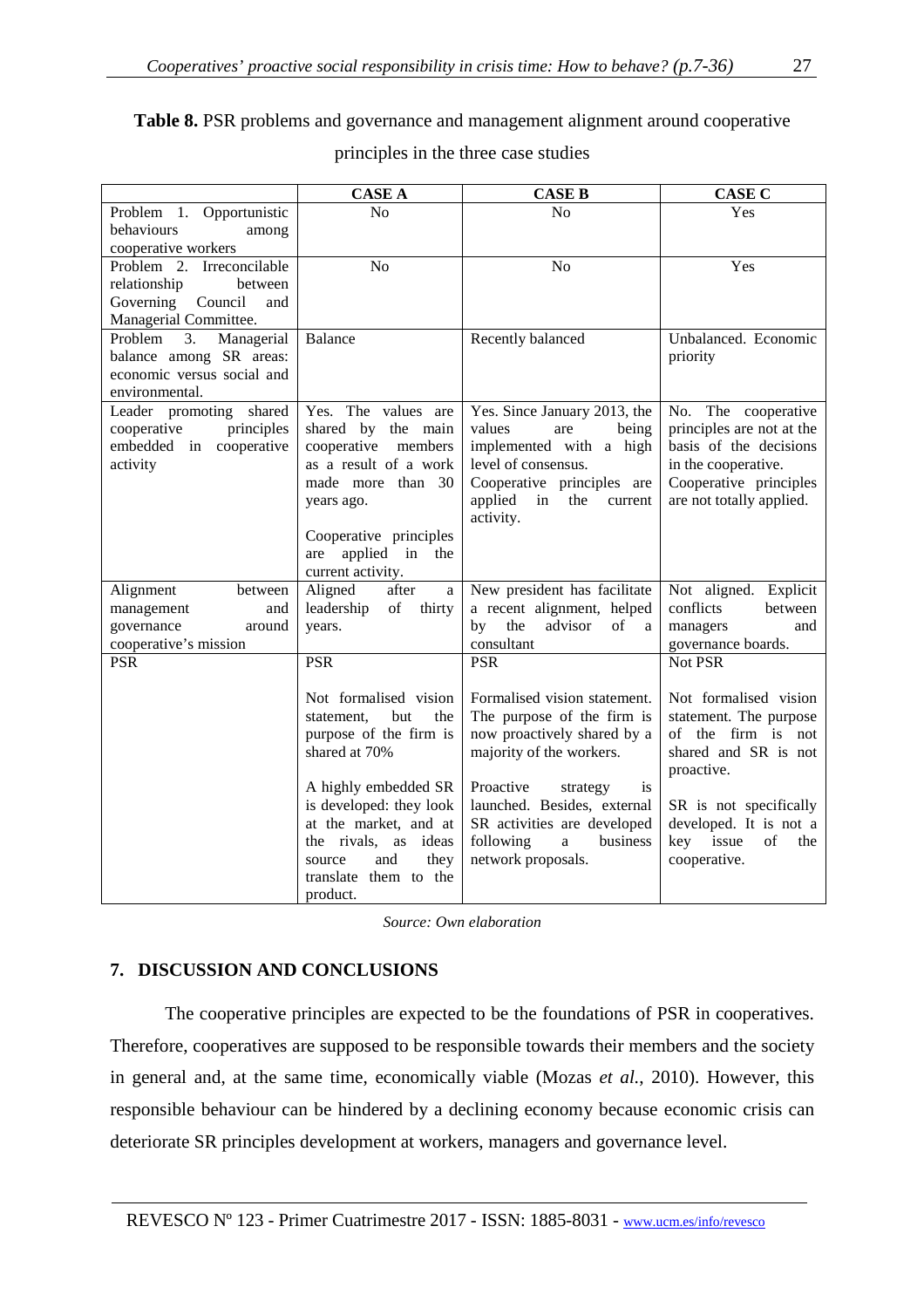After the three cases analysis, we can see that the SR principles are more embedded and less deteriorated by economic downturn in case A, where identified problems are avoided and proactiveness is presented in the current behaviour of the organization, including SR. Similar situation happens in case B, but the workers engagement and participation are based on the recently defined business project and the new organizational change. Finally, in case C the mentioned problems arise and internal conflict carries out that the SR principles not to be at the core criteria of decision taking. As a result, CEO was fired and the organization has a reactive attitude face to the economic situation.

 In A and B cases economic pressures do not hinder cooperative principles and PSR is developed. A remarkable similarity is shared in both cooperatives: the relationship between Government Council and the CEO is aligned with the cooperatives' principles. In both cases, traditional social preserving institutions are substituted by the leader example and personality in direct contact with employees (case A), and by the external advisor that facilitates social issues application (case B). Therefore and focusing on cooperatives governance and management, two conditions have been identified in order to guarantee the PSR: the existence of a leader promoting shared cooperative principles embedded in the cooperative's activity and the government and management boards alignment in terms of cooperative mission and vision.

 First, the presence of a leader supporting shared cooperative principles embedded in the cooperative's activity is considered, in the academic literature, one of the main relevant factors of SR is the set of values of the organization (Longenecker, Petty, Moore & Palich, 2006; Preuss & Perschke, 2010). In particular, the leader is a relevant figure in case of regeneration of the social engagement of cooperatives, because they maintain participation; reduce the knowledge power gaps between members; preserve collective interest above selfinterest (Sousa, Pattison & Herman, 2012).

 Second, to be a real glue of the organizational behaviour, this 'cooperative soul' has to be communicated, shared and interiorized by all members of the organization (Vargas & Vaca, 2005), and it requires the management level (either the CEO or the management committee) and the Governing Council alignment around the cooperatives mission and vision to lead the organization to a sustainable and competitive position. In this sense, the asymmetric power of both teams generates negative effects and situations to avoid. On the one side, the lack of participation of the owners in decision-making processes (Boundy, 1981;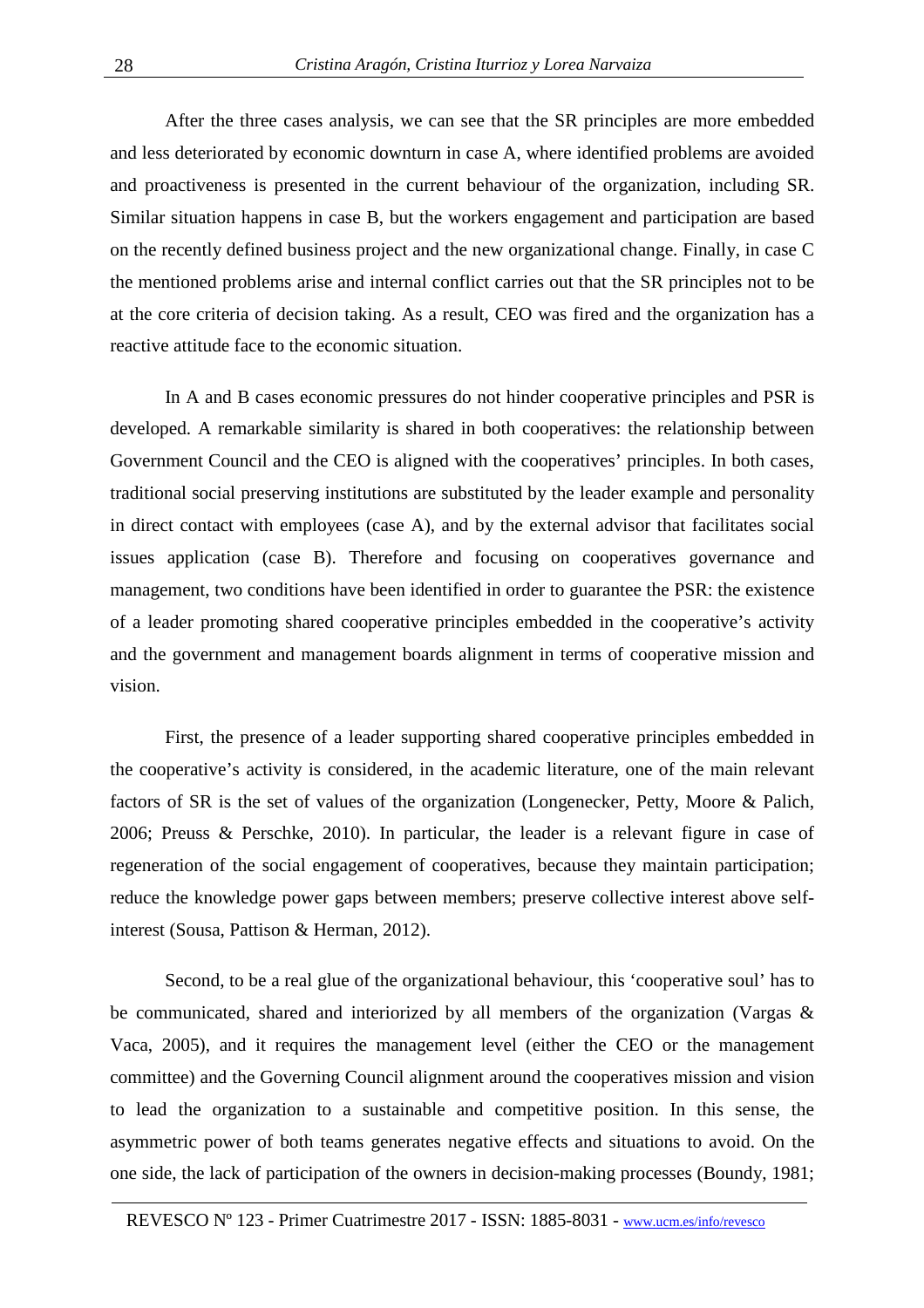Matheson & Olson, 1994; McConvill & Bagaric, 2004; Chizema, 2011) that can be due to not to have sufficient power or knowledge to influence corporate decisions and, on the other side, the abusive use of power by owners that inhibits CEO's decision-making power.

 The three cases analysed confirm the relevance of the conditions. The cases A and B are two examples of PSR with a largely engaged organization around cooperative principles. The first case relies on an experienced leader. This leadership reaches a high level of consensus around cooperative principles among the workers. Although it is a classical case, other options are also possible. In case B, the alignment around cooperative principles is based in a participative leadership as there is not a CEO but the cooperative is managed by a group of team leaders. This collective board is leaded by a democratically selected president and a consultant group. The management and governance alignment around cooperatives' mission is high in case A and B. The third case, has not reach a consensus between the governance and the management board. In this case, SR is not at the centre of the cooperative's activity and it wanders. Consensus in case C is not reached due to the opposition between workers presented in the Governing Council and the CEO.

 The contribution of the paper is relevant both to scholars and to practitioners. On the one hand and related with scholars, we first contribute to the literature by a preliminary exploration about how the economic crisis can deteriorate cooperative's SR; besides, by focusing in a set of conditions to develop PSR in economic crisis periods, we introduce the governance and management issues as drivers in this context; and, finally, showing heterogeneous SR in the cooperative context (Arcas and Briones, 2009). On the other hand, according with the practical contributions, the need to develop managerial and governance capabilities towards the sustainable and participative management that the cooperative principles application requires is proved. In this sense, management education has an important role enhancing these abilities and management techniques needed for development of PSR.

 This article is a first and necessary step that attempts to analyse PSR in crisis periods in the cooperative context and establishes its theoretical basis, since most of the studies in the area have focused mainly in large firms or SMEs. However, further research on this subject is needed. Additional case studies are welcomed to improve the external validity of the study; the definition of the specific process to successfully develop PSR; the role of stakeholders, in particular the agents involved in governance, and the influence of different configurations of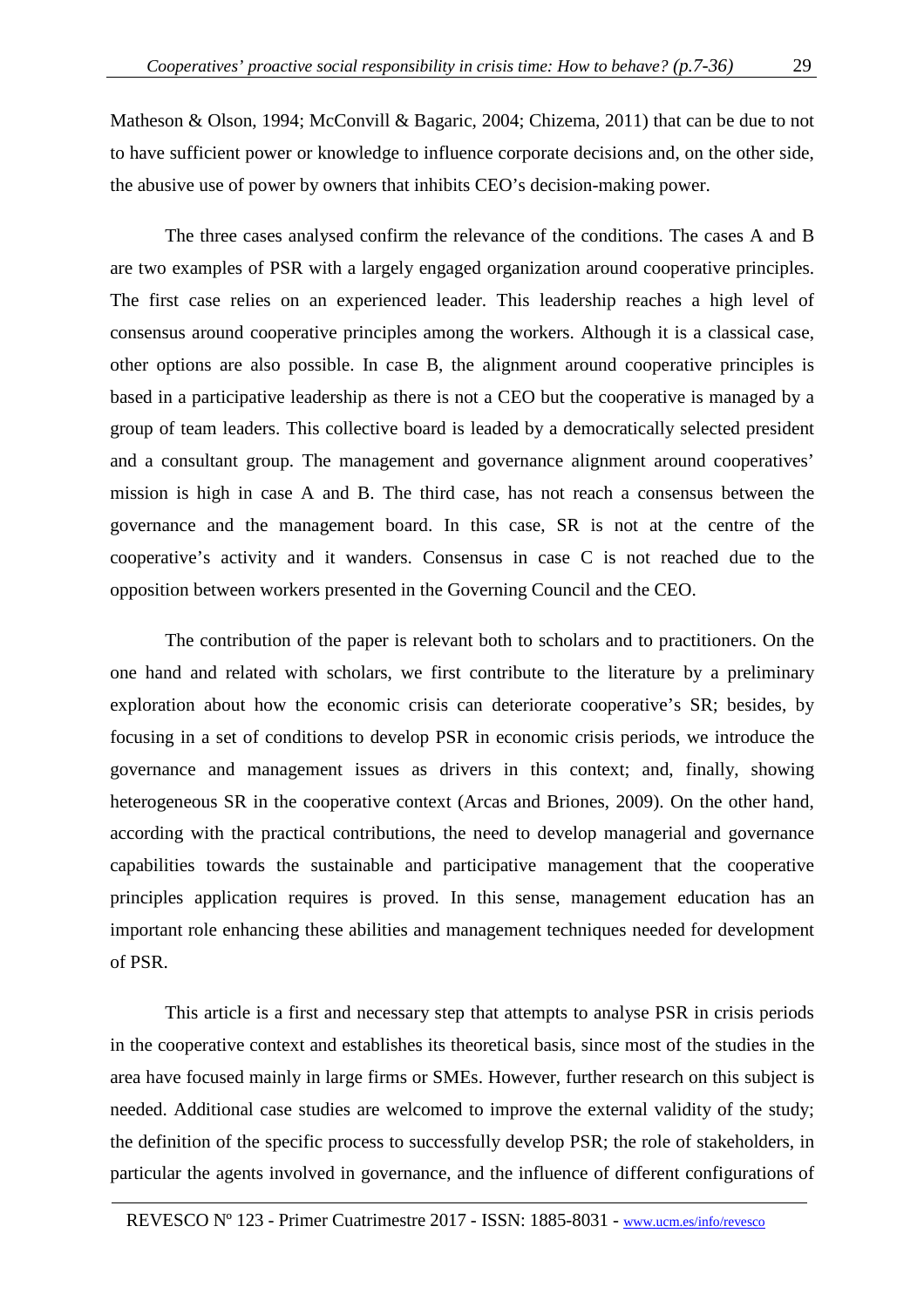the stakeholders' information structures in PSR would be very interesting for future research initiatives. Besides, future contributions must address the development of a larger research that should be undertaken to generalise the arguments in different cooperative contexts.

## **ACKNOWLEDGEMENTS**

 Thanks are due to the cooperatives' leaders that have provided the required evidences for this paper, and we acknowledge financial support from the Basque Government Department of Education Language Policy and Culture.

## **REFERENCES**

- ADAMU, A. (2009) *The effects of global financial crisis on Nigerian economy*. (Working paper), Nasarawa State: Nasarawa State University, Keffi.
- AIZENMAN, J., CHINNA, M.D., & ITO, H. (2010) *The financial crisis, rethinking of the global financial architecture, and the trilemma*. (ADBI Working Paper Series). Retrieved November 24, 2010, from http://web.pdx.edu/~ito/ACI\_adbi09162009.pdf
- ARCAS, N., & BRIONES, A.J. (2009) Responsabilidad social empresarial de las organizaciones de la economía social. Valoración de la misma en las empresas de la Región de Murcia. *CIRIEC - España, Revista de Economía Pública, Social y Cooperativa*, Nº 65, pp. 143-161.
- AREVALO, J.A., & ARAVIND, D. (2010) The impact of the crisis on corporate responsibility: the case of UN global compact participants in the USA. *Corporate Governance: The International Journal of Business in Society, N° 10, Vol. 4, pp. 406-420.*
- BARRERA, E. (2007) La empresa social y su responsabilidad social. *Innovar. Revista de Ciencias Administrativas y Sociales*, Nº 17, Vol. 30, pp. 59-75.
- BEL, P., & MARÍN, S. (2008) Criterios de eficiencia y buenas prácticas en los procesos de concentración de las organizaciones de participación. *REVESCO. Revista de Estudios Cooperativos,* Nº 95, pp. 9-43.
- BELHOUARI, A., BUENDÍA, I., LAPOINTE, M.J., & TREMBLAY, B. (2005) La responsabilidad social de las empresas: ¿un nuevo valor para las cooperativas?. *CIRIEC - España, Revista de la Economía Pública, Social y Cooperativa*, Nº 53, pp. 191-208.
- BENN, S., DUNPHY, D. & GRIFFITHS, A. (2006) Enabling Change for Corporate Sustainability: An Integrated Perspective. *Australasian Journal of Environmental Management,* Nº 13, Vol. 3, pp. 156-165.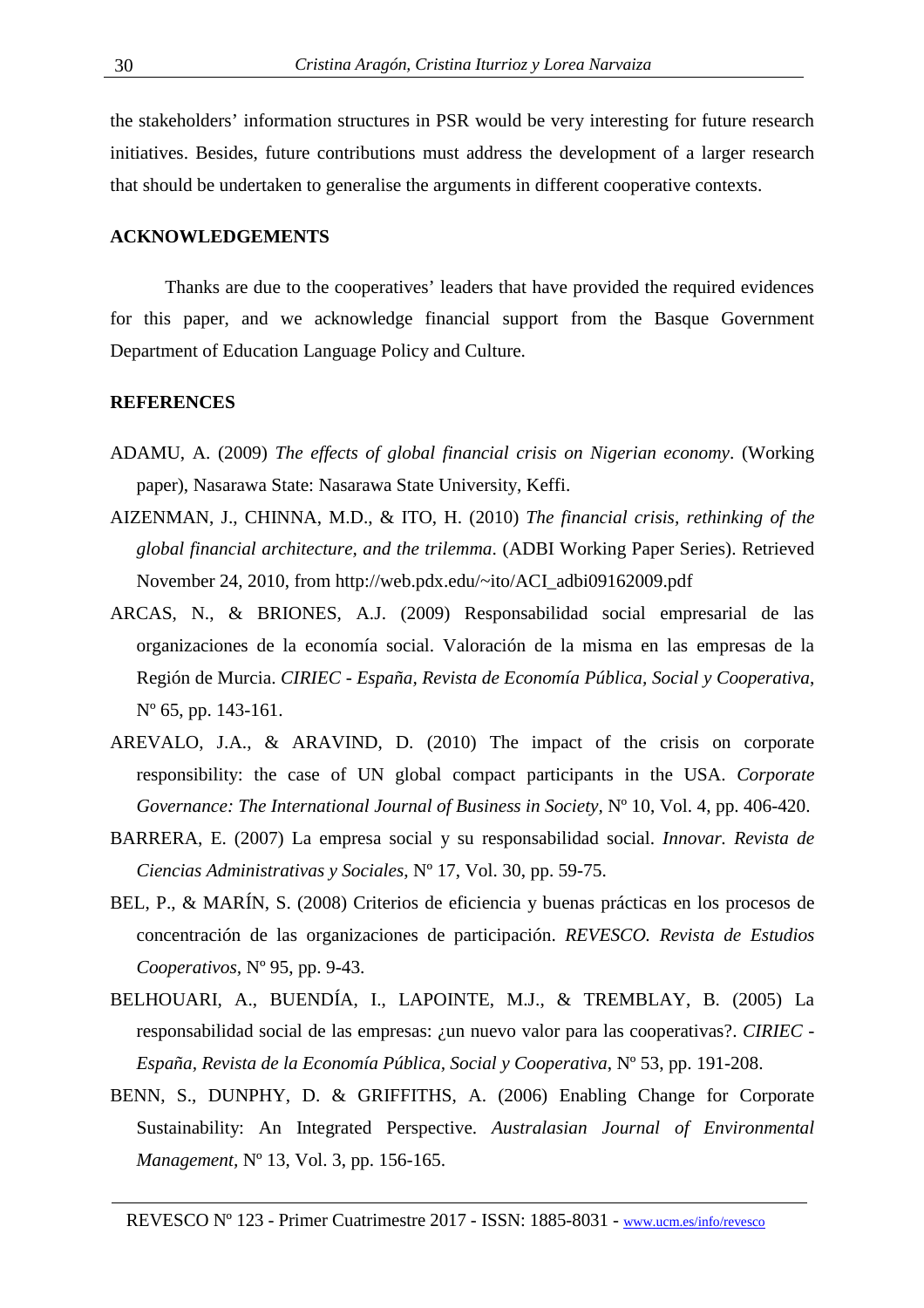- BERRY, M.A. & RONDINELLI, D. A. (1998) Proactive Corporate Environment Management: A New Industrial Revolution. *Academy of Management Executive,* Nº 12, Vol. 2, pp. 38-50.
- BOUCHON , C., MIHCARD, B., PLASSE, A., & PARANQUE, B (2012) Cooperatives et gouvernance: modernité ou archaïsme?, *Annals of Public and Cooperative Economics,* Nº 83, Vol. 3, pp. 317-335.
- BOUNDY, C. (1981) Shareholder agreements The key to positive management. *Journal of General Management,* Nº 6, Vol. 4, pp. 39–49.
- CALDERON, B., & CALDERON, M.J. (2012) Cómo afrontan la crisis las cooperativas en España: comparativa de trayectorias laborales a partir de la Muestra Contínua de Vidas Laborales. *CIRIEC - España, Revista de la Economía Pública, Social y Cooperativa,* Nº 76*,* pp. 5-26.
- CARROLL, A. B. (1979) A Three-Dimensional Conceptual Model of Corporate Performance. *Academy of Management Review,* Nº 4, Vol. 1, pp. 497-505
- CASTRO, M. (2006) Las empresas de economía social y la responsabilidad social corporativa. *Papeles de Economía Española,* Nº 108, pp. 92-104.
- CEBALLO, A.I. (2005) Responsabilidad social: un valor añadido para las empresas, un criterio de discriminación positiva para los consumidores. *CIRIEC - España, Revista de Economía Pública, Social y Cooperativa,* Nº 53, pp. 65-77.
- CHERUBIM, F., & MOURA, D.R. (2012) The importance of cooperatives' corporate social responsibility to the loyalty of members. *Journal of Rural Cooperation,* Nº 40, Vol. 2, pp. 198–216.
- CHIZEMA, A. (2011) The empowerment of shareholders: a conceptual perspective. *Journal of General Management,* Nº 36, Vol. 4, pp. 23–35.
- COLLADO, J.L. (2006) La Responsabilidad social corporativa y las cooperativas: aspectos y formulaciones comunes. *XI Jornadas de Investigadores de Economía Social y Cooperativa*, Santiago de Compostela, España,
- DU, S., BHATTACHARYA, C.B. & SEN, S. (2007) Reaping Relational Rewards from Corporate Social Responsibility: The Role of Competitive Positioning. *International Journal of Research in Marketing,* Nº 24, Vol. 3, pp. 224–241.
- DUCASSY, I. (2013) Does Corporate Social Responsibility Pay Off in Times of Crisis? An Alternate Perspective on the Relationship between Financial and Corporate Social Performance. *Corporate Social Responsibility and Environmental Management,* Nº 20, pp.157-167.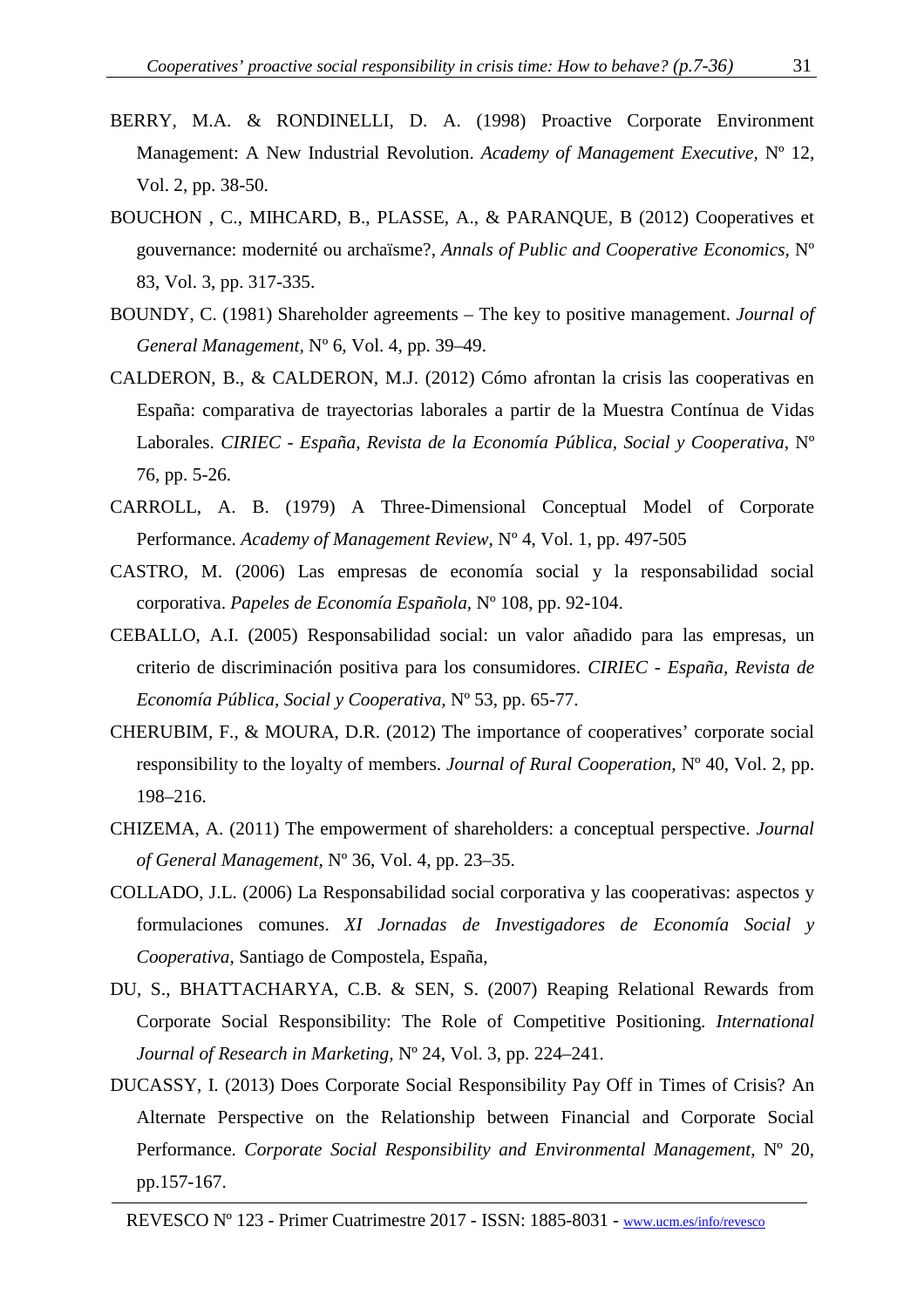- EISENHARDT, K.M. (1989) Building theories from case study research. *The Academy of Management Review*, Nº 14, Vol. 4, pp. 532-550.
- EISENHARDT, K.M., & MARTIN, J.A. (2000) Dynamic capabilities: What are they?. *Strategic Management Journal*, Nº 21, Vol. 10/11, pp. 1105-1121.
- EUROPEAN COMMISSION. *SME and cooperation*, 2003/5. Luxemburg: Office for Official Publications of the European Communities.
- EUROPEAN COMMISSION. *Economic crisis in Europe: Causes, consequences and responses,* 2009/7. Luxemburg: Office for Official Publications of the European Communities. DOI: 10.2765/84540.
- FAMA, E.F. & JENSEN, M. C. (1983) Separation of ownership and control. *The Journal of Law & Economics*, Nº 26, Vol. 2, pp. 301-325.
- FERNÁNDEZ–FEIJÓO, B. (2009) Crisis and corporate social responsibility: Threat or opportunity?, *International Journal of Economic Sciences and Applied Research*, Nº 2, Vol. 1, 36-50.
- FOMBRUN, C., & SHANLEY, M. (1990) What's in a name? Reputation building and corporate strategy. *Academy of Management Journal*, Nº 33, Vol. 2, pp. 233-258.
- GIANNARAKIS, G., & THEOTOKAS, I. (2011) The effect of financial crisis in corporate social responsibility performance. *International Journal of Marketing Studies*, Nº 3, Vol. 1, pp. 2-10.
- GREENING, D.W., & TURBAN, D.B. (2000) Corporate social performance as a competitive advantage in attracting a quality workforce. *Business and Society*, Nº 39, Vol. 3, pp. 254- 280.
- GROZA, M.D., PRONSCHINSKE, M.R. & WALKER, m. (2011) Perceived Organizational Motives and Consumer Responses to Proactive and Reactive CSR. *Journal of Business Ethics* (Online 24 March), pp. 1-14.
- HART, S.L., & AHUJA, G. (1996) Does it pay be green?: An empirical examination of the relationship between emission reduction and firm performance. *Business Strategy and the Environment*, Nº 5, pp. 30-37.
- HRISTACHE, D.A., PAICU, C.E., & ISMAIL, N. (2013) Corporate social responsibility and organizational identity in post-crisis economy. *Theoretical & Applied Economics*, Nº 18, Vol. 1, pp. 113-120.
- ITÇAINA, X. (2002) Catholicisme, économie identitaire et affinités electives: les coopératives basques comme groupements volontaires utopiques*, Social Compass,* Nº 49, Vol. 3, pp. 393-411.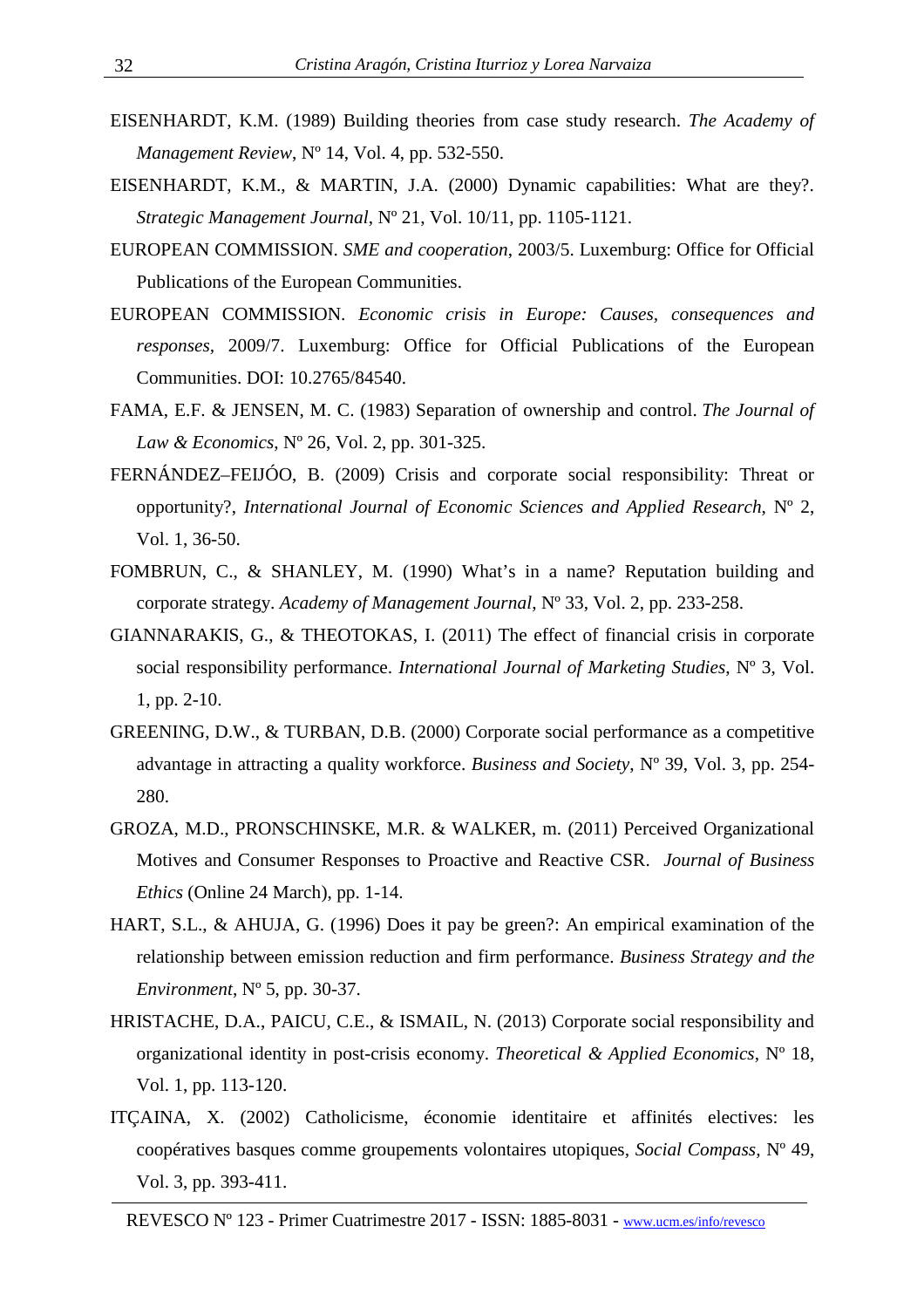- JENKINS, H. (2006). Small business champions for corporate responsibility. *Journal of Business Ethics,* Nº 67, Vol. 3, pp. 241-256.
- KARAIBRAHIMOGLU, Y.Z. (2010) Corporate social responsibility in times of financial Crisis. *African Journal of Business Managament,* Nº 4, Vol. 4, pp. 382-389.
- KLASSEN, R.D. & WHYBARK, D.C. (1999) The Impact of Environmental Technologies on Manufacturing Performance. *Academy of Management Journal,* Nº 42, Vol. 6, pp. 599- 615
- KOLK, A., & PINKSE, J. (2006) Stakeholder mismanagement and corporate social responsibility crises. *European Management Journal*, Nº 24, Vol. 1, pp. 59-72.
- KRAUSS, A., RŪTELIONĖ, A., & PILIGRIMIENĖ, Z. (2010) SME in search for feasible concepts for systematic social responsibility in times of crisis. *Economics & Management*, Nº 15, pp. 635-641.
- LEPOUTRE, J., & HEENE, A. (2006) Investigating the impact of firm size on small business social responsibility: a critical review. *Journal of Business Ethics*, Nº 67, Vol. 3, pp. 257- 273.
- LIN, L., GENG, X, & WHINSTON, A.B. (2005) A sender-receiver framework for knowledge transfer. *MIS Quaterly*, Nº 29, Vol. 2, pp. 197-219.
- LONGENECKER, J.G., MCKINNEY, J.A., & MOORE, C.W. (1989) Ethics in small business. *Journal of Small Business Management*, Nº 27, Vol. 1, pp. 27-31.
- LONGENECKER, J.G., PETTY, J.W., MOORE, C.W., & PALICH, L.E. (2006) *Small business management, An entrepreneurial emphasis*, Thomson South Western, London.
- MANUBENS, M. (2009) Corporate social responsibility in an economic crisis: An opportunity for renewal. *Global Business and Organizational Excellence,* Nº 29, Vol. 1, pp. 50-60.
- MARÍN, L., & RUBIO, A. (2008) ¿Moda o factor competitivo? Un estudio empírico de responsabilidad social corporativa en Pyme. *Tribuna de Economía - Revista ICE*, Nº 842, pp. 177-194.
- MATHESON, J., & OLSON, B. (1994) Corporate cooperation, relationship management, and the trialogical imperative for corporate law. *Minnesota Law Review*, Nº 78, pp. 1443– 1481.
- MCCONVILL, J., & BAGARIC, M. (2004) Towards mandatory shareholder committees in Australian companies. *Melbourne University Law Review*, Nº 28, Vol. 1, pp. 125–168.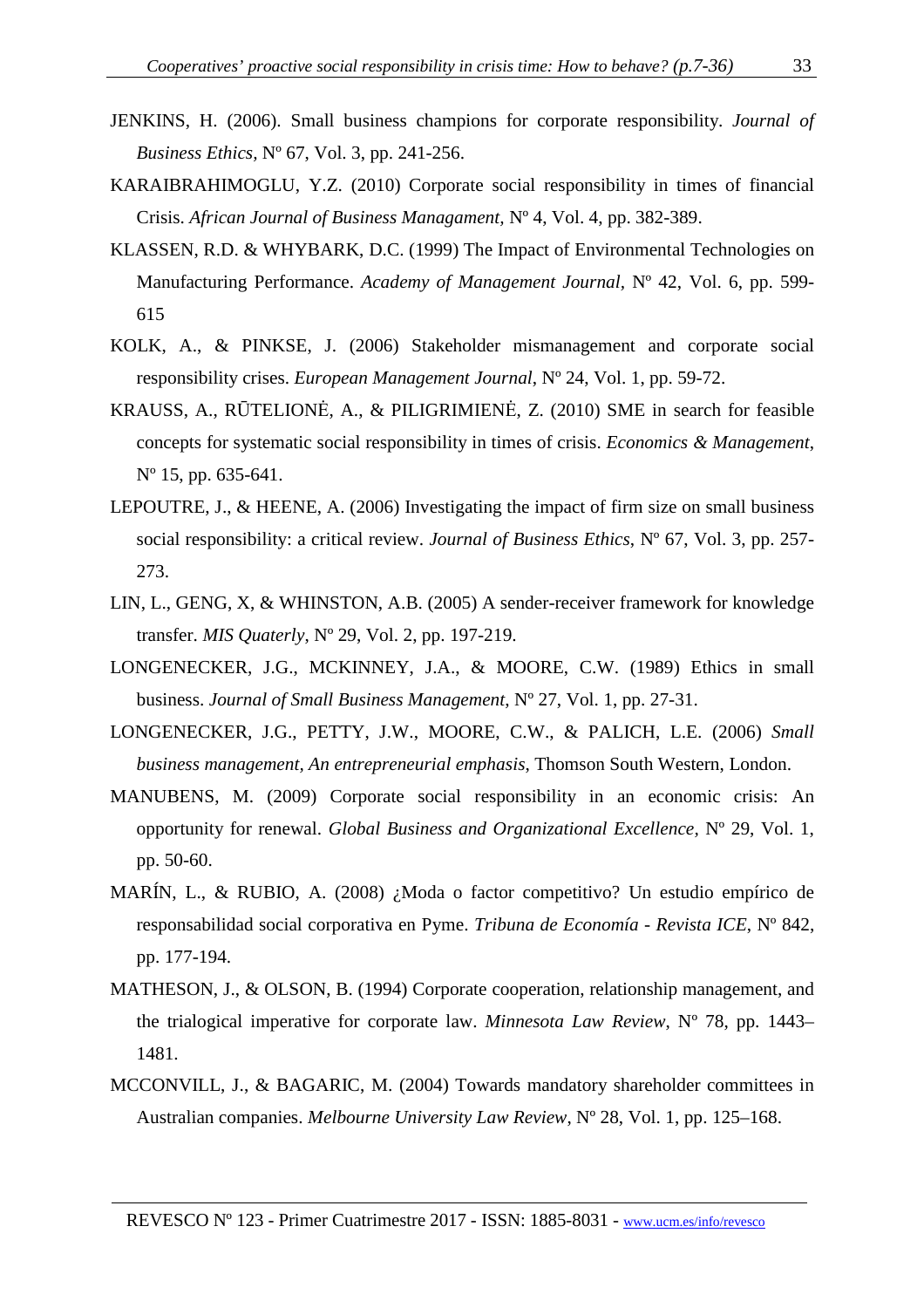- MIRAS, M. M., ESCOBAR, B. & CARRASCO, A. (2014) Are Spanish Listed Firms Betting on CSR during the Crisis? Evidence from the Agency Problem. *Business and Management Research,* Nº 3, Vol. 1, pp. 85-95.
- MOZAS, A., PUENTES, R., & BERNAL, E. (2010) La e-corporate social responsability en las sociedades cooperativas agrarias andaluzas. *CIRIEC - España, Revista de Economía Pública, Social y Cooperativa*, Nº 67, pp. 187-212.
- MOSHMAN, D. (1998) Cognitive development beyond childhood. in Kuhn, D. and Siegler, R. (Ed.) Damon,W. (Series Ed.) *Handbook of child psychology*, *Vol.2: Cognition, perception, and language,* Wiley, New York, NY, pp. 947–978.
- NJOROGE, J. (2009) *Effects of the global financial crisis on corporate social responsibility in multinational companies in Kenya.* Geneva: Ethical Information Analyst Intern, Covalence SA.
- PALOMO, R.J., & VALOR, C. (2004) El "activismo" de los socios como catalizador de la responsabilidad social de la empresa: aplicación a las organizaciones de participación. *CIRIEC - España, Revista de Economía Pública, Social y Cooperativa*, Nº 50, pp. 167- 190.
- PEIXE, J. B., & PROTIL, R.M. (2007) Avaliação da eficiência das cooperativas agroindustriais paranaenses: uma abordagem econômica e social utilizando DEA. *Proceedings of the I Seminário sobre Cooperativismo e Desenvolvimento Paranaense*, Toledo, 2007, (from http://www.sober.org.br/palestra/9/690.pdf)
- PÉREZ, J., ESTEBAN, L., & GARGALLO, A. (2009) Participación, gobierno democrático y resultados cooperativos: una perspectiva de RSE. *CIRIEC - España, Revista de Economía Pública, Social y Cooperativa*, Nº 65, pp. 163-190.
- PREUSS, L., & PERSCHKE, J. (2010) Slipstreaming the larger boats: Social responsibility in medium-sized businesses. *Journal of Business Ethics*, Nº 92, Vol. 4, pp. 531-551.
- PUENTES, R., & VELASCO, M.M. (2009) Importancia de las sociedades cooperativas como medio para contribuir al desarrollo económico, social y medioambiental, de forma sostenible y responsable. *REVESCO. Revista de Estudios Cooperativos,* Nº 99, pp. 104- 129.
- RIZKALLAH, É., & BUENDIA, I. (2011) Corporate Social Responsability in the financial sector: are financial cooperatives Reddy to the challenge. *CIRIEC - España, Revista de Economía Pública, Social y Cooperativa*, Nº 73, pp. 127-149.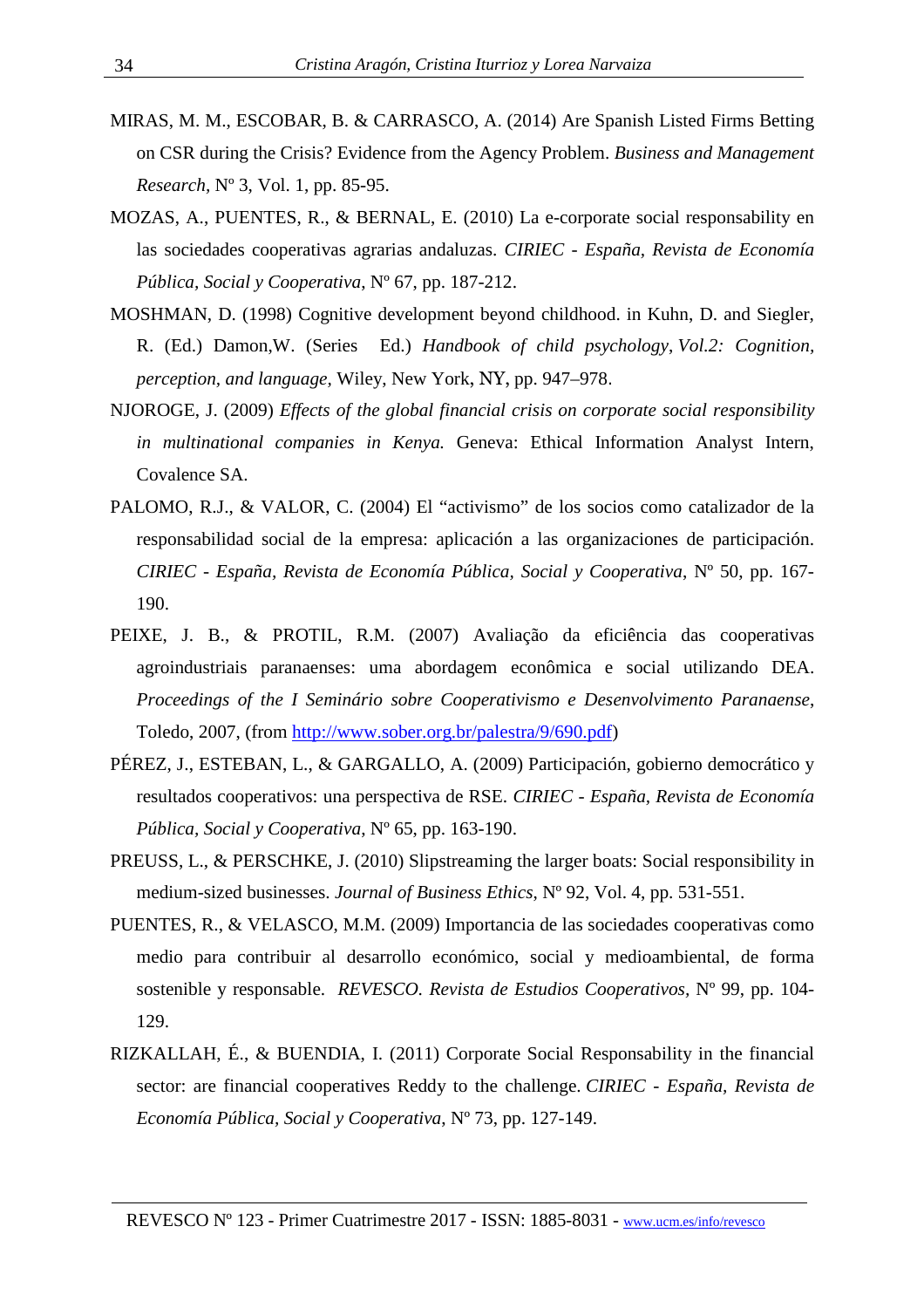- RUIZ, M., DE LOS RÍOS, A., & TIRADO, P. (2009) La responsabilidad social y la crisis económica. ¿Responden las entidades financieras españolas a los grupos de interés?. *CIRIEC - España, Revista de Economía Pública, Social y Cooperativa*, Nº 65, pp. 33-58.
- RUSSO, M.V., & FOUTS, P.A. (1997) A resource-based perspective on corporate environmental performance and profitability, *Academy of management Journal*, Nº 40, Vol. 3, pp. 534-559.
- SERVER, R.J., & CAPÓ, J. (2009) La responsabilidad social empresarial en un contexto de crisis. Repercusión en las sociedades cooperativas*. CIRIEC - España, Revista de Economía Pública, Social y Cooperativa*, Nº 65, pp. 7-31.
- SERVER , R.J., & VILLALONGA, I. (2007) Responsabilidad social en el cooperativismo de crédito. El Fondo de Educación y Promoción como indicador para su evaluación. Estudio Empírico para el caso español. *Intercencia,* Nº 32, Vol. 6, pp. 337- 384.
- SHARMA, S. & VREDENBURG, H. (1998) Proactive Corporate Environmental Strategy and the Development of Competitively Valuable Organizational Capabilities. *Strategic Management Journal,* Nº 19, Vol. 8, pp. 729–753.
- SOUSA, J., PATTISON, D., & HERMAN, R. (2012). Thematic exploration and looking forward, in Sousa, J., & Herman, R. (ed.). *A co-operative dilemma*, Centre for the Study of Co-operatives, Saskatton, Canada, pp. 271-310.
- TADDEI, J. C., & DELÉCOLLE, T. (2012) The role of cooperatives and CSR: the case of the French agricultural sector. *International Business Research*, Nº 5, Vol. 7, pp. 73.
- TAYLOR, J.B., & WILLIAMS, J.C. (2009) A black swan in the money market. *American Economic Journal*, Nº 1, Vol. 1, pp. 58-83.
- TORUGSA, N.A., O'DONOHUE, W., & HECKER, R. (2012) Capabilities, proactive CSR and financial performance in SMEs: Empirical evidence from an Australian manufacturing industry sector. *Journal of Business Ethics*, Nº 109, pp. 483-500.
- VAN DER VEGT, G.S., DE JONG, S.B., BUNDERSON, J.S., & MOLLEMAN, E. (2010) Power asymmetry and learning in teams: The moderating role of performance feedback. *Organization Science,* Nº 21, Vol. 2, pp. 347-361.
- VARGAS, A., & VACA, R.M. (2005) Responsabilidad Social Corporativa y cooperativismo: Vínculos y potencialidades. *CIRIEC - España, Revista de Economía Pública, Social y Cooperativa*, Nº 53, pp. 241-260.
- VYAKARNAM, S., BAILEY, A., MYERS, A., & BURNETT, D. (1997) Towards an understanding of ethical behaviour in small firms. *Journal of Business Ethics*, Nº 16, Vol. 15, pp. 1625-1636.